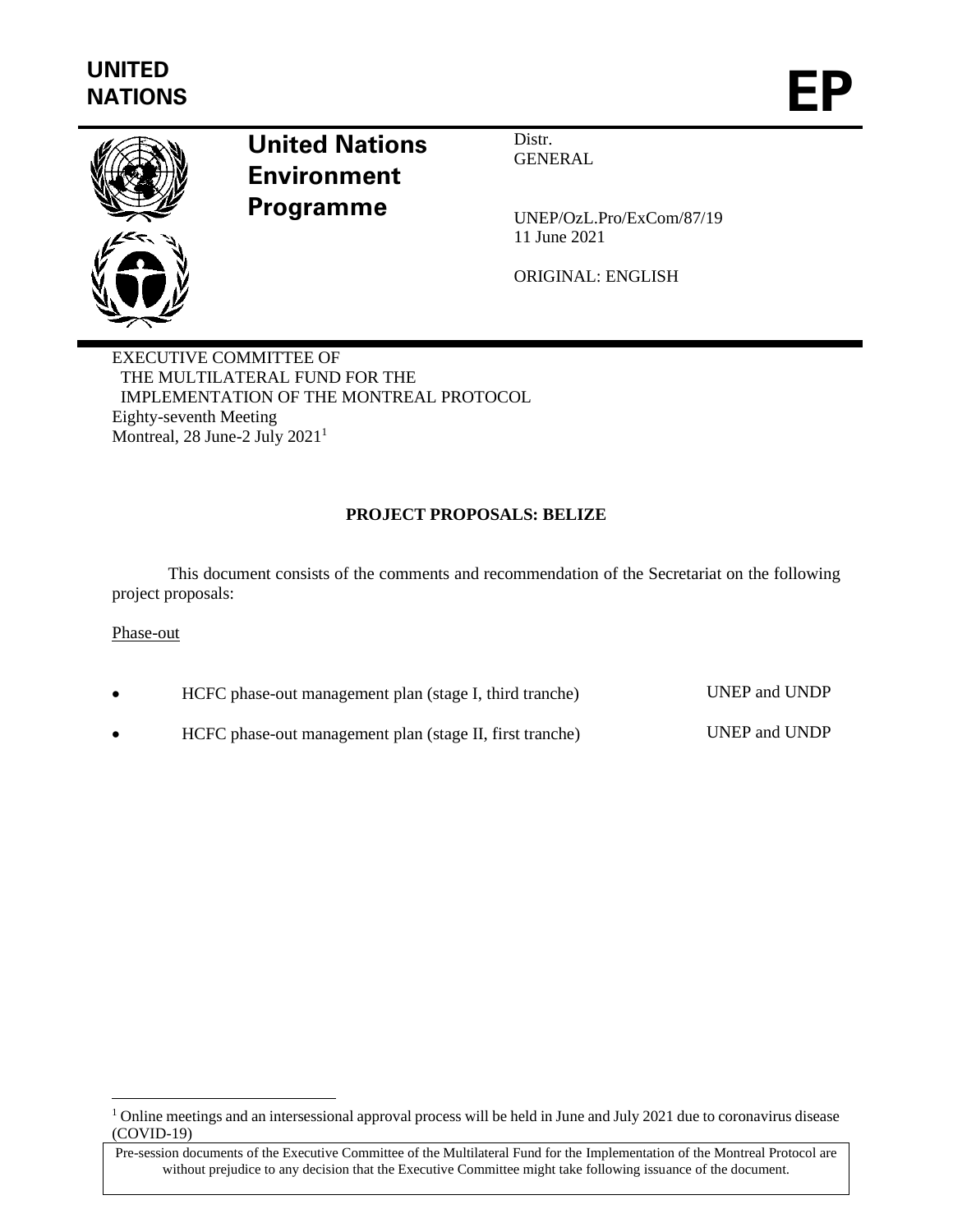### **PROJECT EVALUATION SHEET – MULTI-YEAR PROJECTS**

# **BELIZE**

|                                         | (I) PROJECT TITLE             |                                                           |                  | <b>AGENCY</b>              |                            |                |           | <b>MEETING APPROVED</b>                              |                  |                      | <b>CONTROL MEASURE</b>               |                             |  |  |
|-----------------------------------------|-------------------------------|-----------------------------------------------------------|------------------|----------------------------|----------------------------|----------------|-----------|------------------------------------------------------|------------------|----------------------|--------------------------------------|-----------------------------|--|--|
|                                         | HCFC phase-out plan (Stage I) |                                                           |                  | UNEP (lead), UNDP          |                            |                |           | 62 <sup>nd</sup>                                     |                  |                      | 35% by 2020                          |                             |  |  |
|                                         |                               |                                                           |                  |                            |                            |                |           |                                                      |                  |                      |                                      |                             |  |  |
|                                         |                               | (II) LATEST ARTICLE 7 DATA (Annex C Group I)              |                  |                            |                            |                |           | Year: 2020                                           |                  |                      |                                      | 1.39 (ODP tonnes)           |  |  |
|                                         |                               |                                                           |                  |                            |                            |                |           |                                                      |                  |                      |                                      |                             |  |  |
|                                         |                               | (III) LATEST COUNTRY PROGRAMME SECTORAL DATA (ODP tonnes) |                  |                            |                            |                |           |                                                      |                  |                      |                                      | <b>Year: 2020</b>           |  |  |
| Chemical                                |                               | Aerosol<br>Foam                                           | Fire<br>fighting |                            | Refrigeration              |                |           | Solvent                                              | Process<br>agent | Lab<br>use           |                                      | Total sector<br>consumption |  |  |
|                                         |                               |                                                           |                  |                            | Manufacturing              |                | Servicing |                                                      |                  |                      |                                      |                             |  |  |
| HCFC-22                                 |                               |                                                           |                  |                            |                            |                | 1.35      |                                                      |                  |                      |                                      | 1.35                        |  |  |
| HCFC-141b                               |                               |                                                           |                  |                            |                            |                | 0.04      |                                                      |                  |                      |                                      | 0.04                        |  |  |
|                                         |                               |                                                           |                  |                            |                            |                |           |                                                      |                  |                      |                                      |                             |  |  |
|                                         |                               | (IV) CONSUMPTION DATA (ODP tonnes)                        |                  |                            |                            |                |           |                                                      |                  |                      |                                      |                             |  |  |
|                                         |                               | 2009 - 2010 baseline:                                     |                  |                            |                            | 2.80           |           | Starting point for sustained aggregate reductions:   |                  |                      |                                      | 2.80                        |  |  |
|                                         |                               |                                                           |                  |                            |                            |                |           | <b>CONSUMPTION ELIGIBLE FOR FUNDING (ODP tonnes)</b> |                  |                      |                                      |                             |  |  |
|                                         |                               | Already approved:                                         |                  |                            |                            | 0.98           |           |                                                      | Remaining:       |                      |                                      | 1.82                        |  |  |
|                                         |                               |                                                           |                  |                            |                            |                |           |                                                      |                  |                      |                                      |                             |  |  |
| (V) BUSINESS PLAN                       |                               |                                                           |                  |                            |                            |                | 2021      | 2022                                                 |                  | 2023                 | <b>Total</b>                         |                             |  |  |
|                                         | <b>UNEP</b>                   |                                                           |                  |                            | ODS phase-out (ODP tonnes) |                |           | 0.13                                                 |                  | $\overline{0}$       | $\mathbf{0}$                         | 0.13                        |  |  |
|                                         |                               |                                                           |                  | Funding (US \$)            |                            |                |           | 42,375                                               |                  | $\Omega$             | $\mathbf{0}$                         | 42,375                      |  |  |
|                                         | <b>UNDP</b>                   |                                                           |                  | ODS phase-out (ODP tonnes) |                            |                |           |                                                      | $\Omega$         | $\Omega$<br>$\theta$ | $\mathbf{0}$<br>$\overline{0}$       | $\theta$                    |  |  |
|                                         |                               |                                                           |                  | Funding (US \$)            |                            |                |           |                                                      | $\Omega$         |                      |                                      | $\boldsymbol{0}$            |  |  |
|                                         |                               |                                                           |                  |                            |                            |                |           |                                                      |                  |                      |                                      |                             |  |  |
|                                         | (VI) PROJECT DATA             |                                                           | 2010             | $2011 -$<br>2012           | 2013-<br>2014              | 2015           | 2016      | 2017                                                 | 2018-<br>2019    | 2020                 | 2021                                 | <b>Total</b>                |  |  |
|                                         |                               | Montreal Protocol consumption limits                      | n/a              | n/a                        | 2.80                       | 2.52           | 2.52      | 2.52                                                 | 2.52             | 1.82                 | 1.82                                 | n/a                         |  |  |
| (ODP tonnes)                            | Maximum allowable consumption |                                                           | n/a              | n/a                        | 2.80                       | 2.52           | 2.52      | 2.52                                                 | 2.52             | 1.82                 | 1.82                                 | n/a                         |  |  |
| Agreed                                  | <b>UNEP</b>                   | Project costs                                             | 80,000           | $\boldsymbol{0}$           | $\overline{0}$             | $\overline{0}$ | 96,000    | $\overline{0}$                                       | $\overline{0}$   | 37,500               | $\mathbf{0}$                         | 213,500                     |  |  |
| funding                                 |                               | Support costs                                             | 10,400           | $\overline{0}$             | $\overline{0}$             | $\overline{0}$ | 12,480    | $\boldsymbol{0}$                                     | $\mathbf{0}$     | 4,875                | $\overline{0}$                       | 27,755                      |  |  |
| $(US \$                                 | <b>UNDP</b>                   | Project costs                                             | 60,000           | $\boldsymbol{0}$           | $\overline{0}$             | $\overline{0}$ | 6,500     | $\overline{0}$                                       | $\overline{0}$   |                      | $\overline{0}$<br>$\overline{0}$     | 66,500                      |  |  |
|                                         |                               | Support costs                                             | 5,400            | $\boldsymbol{0}$           | $\overline{0}$             | $\overline{0}$ | 585       | $\overline{0}$                                       | $\overline{0}$   |                      | $\overline{0}$<br>$\overline{0}$     | 5,985                       |  |  |
| Funds approved by                       |                               | Project costs                                             | 140,000          | $\boldsymbol{0}$           | $\boldsymbol{0}$           | $\Omega$       |           | 102,500*<br>$\boldsymbol{0}$                         | $\Omega$         |                      | $\boldsymbol{0}$<br>$\boldsymbol{0}$ | 242,500                     |  |  |
| ExCom (US \$)                           |                               | Support costs                                             | 15,800           | $\overline{0}$             | $\overline{0}$             | $\mathbf{0}$   |           | $\mathbf{0}$<br>13,065*                              | $\mathbf{0}$     |                      | $\Omega$<br>$\Omega$                 | 28,865                      |  |  |
|                                         | Total funds requested         | Project costs                                             | $\Omega$         | $\overline{0}$             | $\theta$                   | $\Omega$       |           | $\theta$<br>$\Omega$                                 | $\mathbf{0}$     |                      | $\mathbf{0}$<br>37,500**             | 37,500                      |  |  |
| for approval at this<br>meeting (US \$) |                               | Support costs                                             | $\Omega$         | $\Omega$                   | $\theta$                   | $\Omega$       |           | $\theta$<br>$\overline{0}$                           | $\Omega$         |                      | $\Omega$<br>4,875**                  | 4,875                       |  |  |
|                                         |                               | *The second tranche should have been submitted in 2016    |                  |                            |                            |                |           |                                                      |                  |                      |                                      |                             |  |  |

\*\*The third tranche should have been submitted in 2020

| 's recommendation:<br>– Secretariat's | t approval<br>ріанке |
|---------------------------------------|----------------------|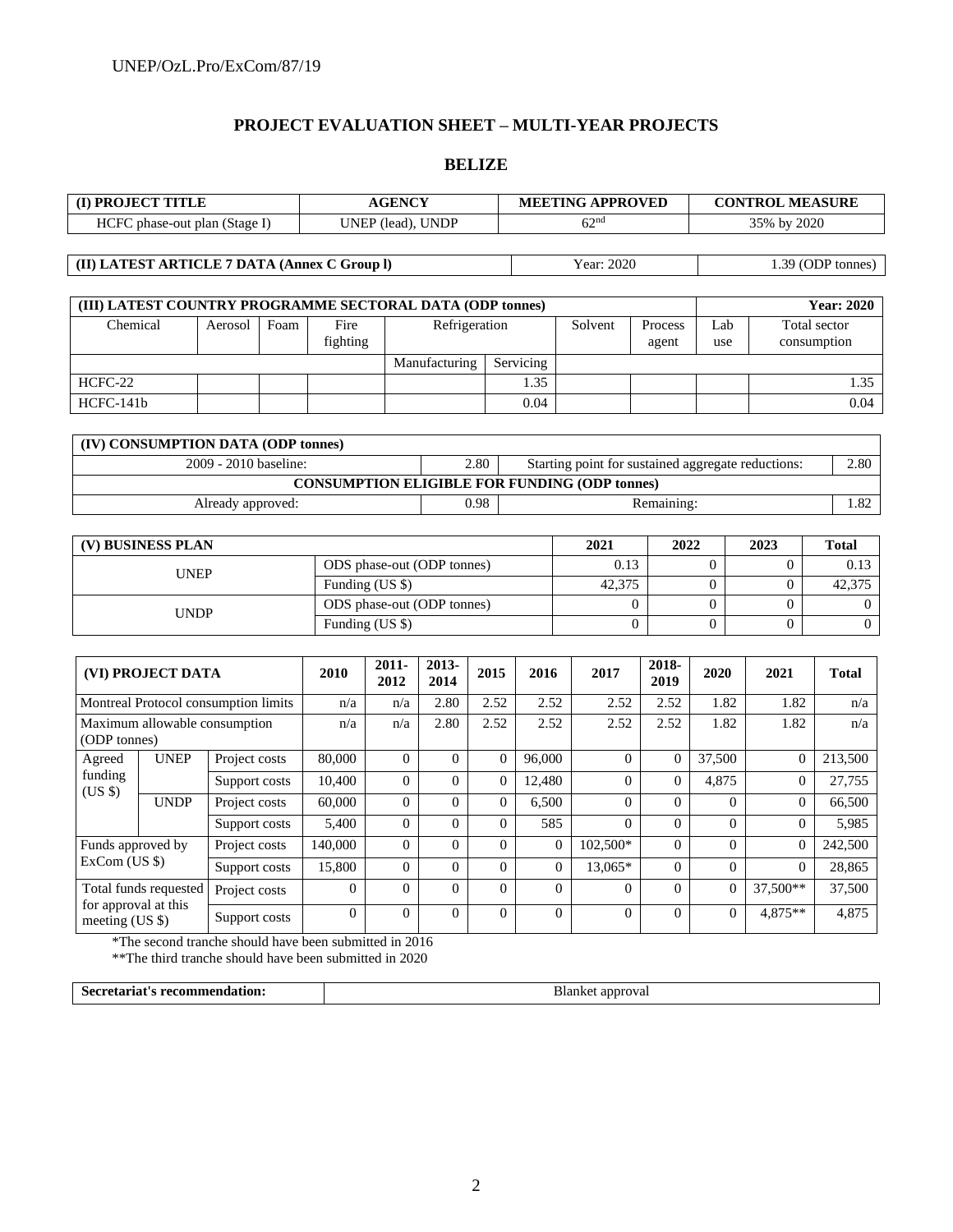# **PROJECT DESCRIPTION**

1. On behalf of the Government of Belize, UNEP as the lead implementing agency has submitted a request for funding for the third and final tranche of stage I of the HCFC phase-out management plan (HPMP), at the amount of US \$37,500, plus agency support costs of US \$4,875 for UNEP only. <sup>2</sup> The submission includes a progress report on the implementation of the second tranche, the verification report on HCFC consumption for 2017 to 2020 and the tranche implementation plan for 2021.

### Report on HCFC consumption

2. The Government of Belize reported a consumption of 1.39 ODP tonnes of HCFC in 2020 under Article 7 of the Montreal protocol, which is 50 per cent below the HCFC baseline for compliance. The 2016-2020 HCFC consumption is shown in Table 1.

| <b>HCFC</b>               | 2016  | 2017  | 2018  | 2019  | 2020  | <b>Baseline</b> |
|---------------------------|-------|-------|-------|-------|-------|-----------------|
| Metric tonnes (mt)        |       |       |       |       |       |                 |
| $HCFC-22$                 | 37.58 | 35.56 | 32.56 | 29.54 | 24.50 | 48.76           |
| HCFC-141b                 | 0.71  | 0.66  | 0.59  | 0.53  | 0.40  | 1.10            |
| Total (mt)                | 38.29 | 36.22 | 33.21 | 30.07 | 24.90 | 49.86           |
| <b>ODP</b> tonnes         |       |       |       |       |       |                 |
| HCFC-22                   | 2.07  | 1.96  | 1.79  | 1.62  | 1.35  | 2.68            |
| $HCFC-141b$               | 0.08  | 0.07  | 0.06  | 0.06  | 0.04  | 0.12            |
| <b>Total (ODP tonnes)</b> | 2.15  | 2.03  | 1.86  | 1.68  | 1.39  | 2.80            |

**Table 1. HCFC consumption in Belize (2016-2020 Article 7 data)**

3. HCFC consumption has been decreasing steadily due to the implementation of the HPMP, particularly through enforcement of the licensing and quota system, training of technicians in good servicing practices and awareness-raising activities to promote the use of alternatives. It is estimated that HCFC-22 accounts for 36 per cent of total refrigerant use in the servicing sector. Other refrigerants used in the servicing sector are HFC-134a (40.8 per cent), R-410A (13.1 per cent), R-404A (5.8 per cent), and a small amount of hydrocarbon (HC) refrigerants (1.3 per cent) used in servicing stand-alone bottle coolers, chest freezers and domestic refrigerators.

### *Country programme (CP) implementation report*

4. The Government of Belize reported HCFC sector consumption data under the 2020 CP implementation report that is consistent with the data reported under Article 7 of the Montreal Protocol.

### *Verification report*

5. The verification report confirmed that the Government is implementing a licensing and quota system for HCFC imports and exports. The total consumption of HCFCs reported under Article 7 of the Montreal Protocol was correct for 2017 to 2020. The verification concluded that Belize was in compliance with the control targets in the Montreal Protocol and those in the Agreement with the Executive Committee.

### Progress report on the implementation of the second tranche of the HPMP

# *Legal framework*

6. The Government of Belize established a licensing system for the import and export of ozone depleting substances (ODS) in 2003, and the Pollution Regulations were amended in 2009 to include

<sup>&</sup>lt;sup>2</sup> As per the letter of 4 February 2021 from the Ministry of Sustainable Development, Climate Change and Disaster Risk Management of Belize to the Secretariat.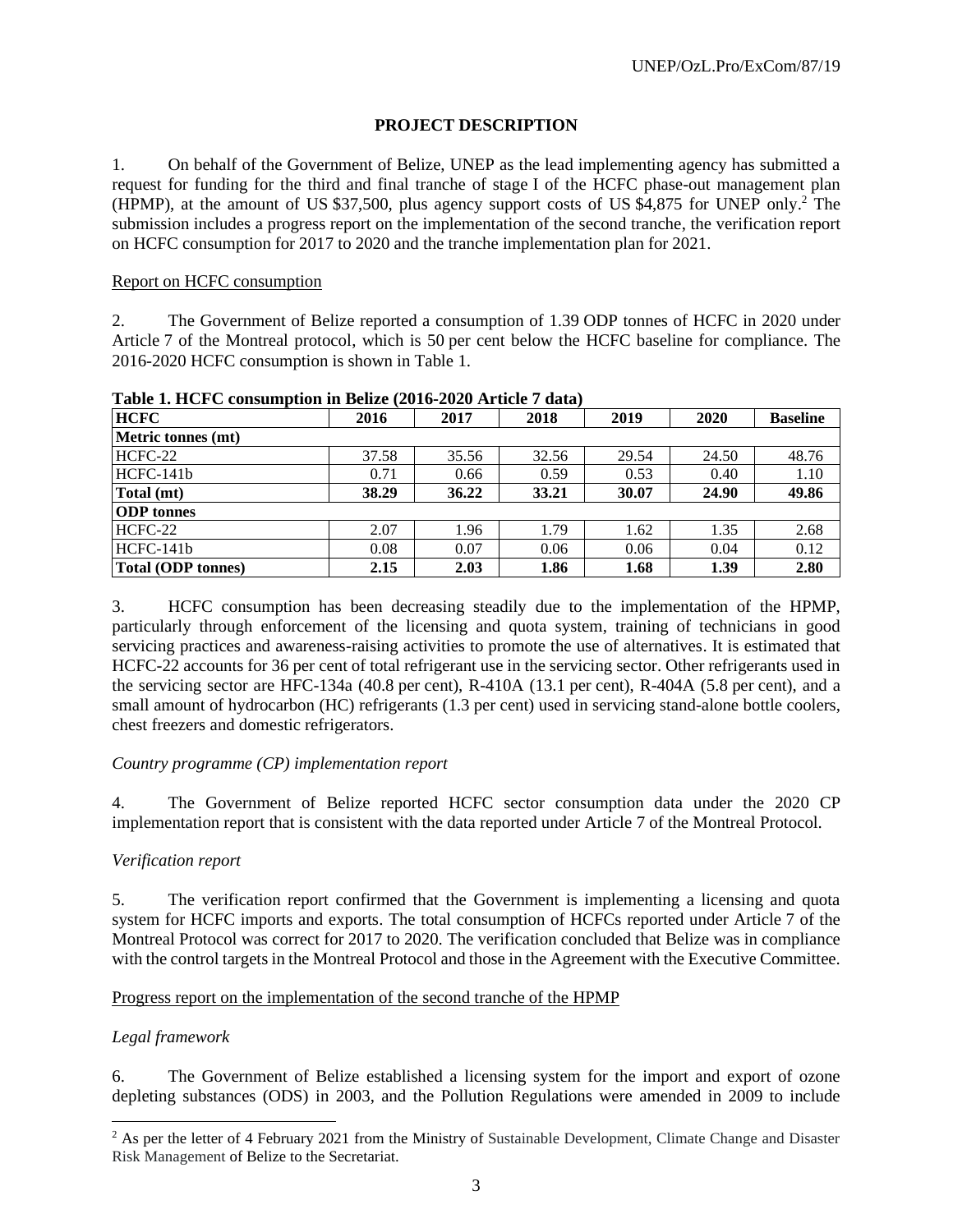HCFCs and alternatives (HFCs and HCs) as well as HCFC-based equipment into the licensing and quota system to control their imports and exports. The quota system for HCFCs and the licensing system for HCFC-based equipment have been implemented through a Ministerial policy. The Pollution Regulations are being amended to formalize the HCFC quota system and the licensing for HCFC-based equipment.

7. The Refrigeration Technicians (Licensing) Act, passed in 2010, supports mandatory registration and licensing of refrigeration and air-conditioning (RAC) servicing technicians. The technician licensing programme was implemented with the support of the Association of RAC Technicians (ARACT) in stage I. Under this mandatory licensing and registration system, 90 per cent of technicians have been registered with ARACT. This has laid a foundation to continue the implementation of technician certification in stage II.

8. The Government of Belize is implementing the "Quality in Renewable Energy and Energy Efficiency (R3E)" project, which includes the establishment of a regional energy-efficiency labelling standard. Based on this standard, the country will develop energy-efficiency rating and labelling for appliances, including RAC equipment.

9. Belize is implementing the enabling activities and expects to ratify the Kigali Amendment by January 2022.

### *Refrigeration servicing sector*

10. The following activities have been implemented during the second tranche:

- (a) Training of 50 customs officers on the monitoring and control of ODS import and prevention of illegal trade through train–the-trainers refresher course, training of 40 customs brokers on the use of the online processing and application licensing system (OPAL); and development and distribution of awareness-raising booklets and factsheets on the prevention of illegal trade;
- (b) Training of 230 technicians in good servicing practices and the safe use of HC refrigerants, in collaboration with ARACT;
- (c) One demonstration and awareness-raising workshop for 25 technicians on the use of HC refrigerants, incorporating the use of HC refrigerants into the training curriculum at the Centre for Employment Training (CET);
- (d) Establishment of a centre of excellence in RAC equipment servicing and development of national expertise capacity: one consultant was employed to assess the status of good servicing practices and collect information on current practices in servicing RAC equipment in the hotel sector; and
- (e) One awareness-raising campaign in the hotel and tourism sector, meeting with the Belize Hotel Association and distribution of brochures on HCFC phase-out.

11. A total of 253 customs officers, enforcement personnel and customs brokers have been trained in controlling imports of ODS and preventing illegal trade; and 240 RAC technicians have been trained in good servicing practices, in refrigerant recovery and reuse, and in servicing equipment with alternatives.

### *Project implementation and monitoring*

12. The National Ozone Unit (NOU) has been monitoring the implementation of HPMP activities. During the second tranche, a total of US \$17,500 was used for project monitoring, with the following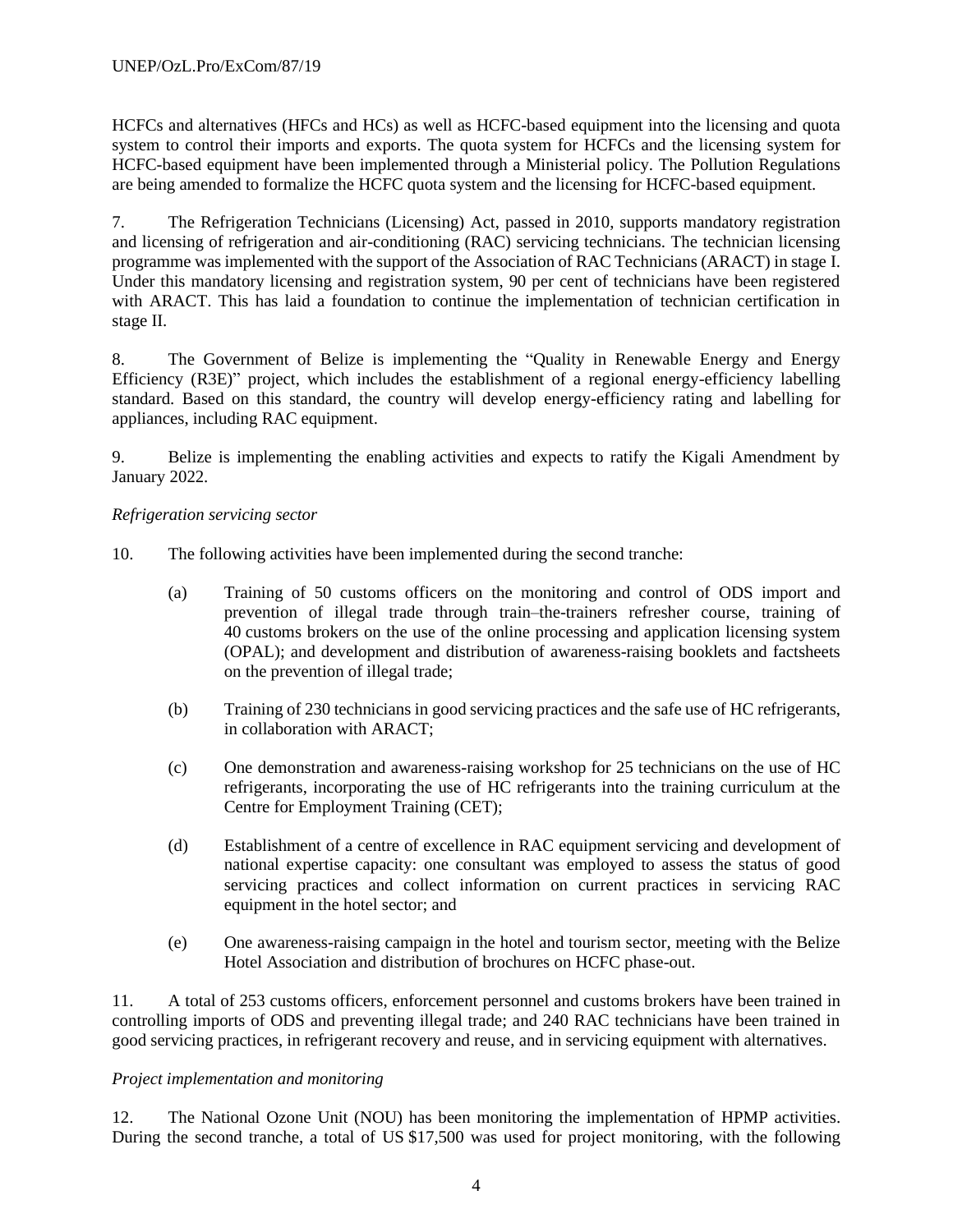breakdown: staff US \$9,500; travel US \$4,000; meetings and workshops: US \$4,000; miscellaneous: US \$500.

### Level of fund disbursement

13. As of February 2021, the entirety of the US \$242,500 approved so far had been disbursed (US \$176,000 for UNEP and US \$66,500 for UNDP).

#### Implementation plan for the third and final tranche of the HPMP

- 14. The following activities will be implemented by UNEP between July 2021 and December 2022:
	- (a) Follow-up on the approval of the amendment to the Pollution Regulations, including the ban on the import of HCFC-141b by 1 January 2022; updates to the code of good practice for the RAC sector taking into account the safety aspect in using flammable and toxic refrigerants (US \$1,000);
	- (b) One training workshop for 20 new customs officers on the use of harmonized system codes and classification of refrigerants (US \$7,500);
	- (c) One seminar on the introduction of low-global-warming potential alternatives, training and certification of 15 RAC technicians in good servicing practices and the safe handling of flammable refrigerants (US \$12,500);
	- (d) Continuing assessing the capacity of good servicing practices in the commercial air-conditioning (hotel) sector, providing technical guidance in refrigerant recovery and recycling, leakage control and reduction, and good servicing practice in maintaining RAC equipment, and data collection for better measuring the benefits of well-maintained and installed RAC equipment (US \$14,000); and
	- (e) Project monitoring, coordination and reporting will be conducted by the NOU with the total budget of US \$2,500 (staff US \$1,000; travel US \$1,250; and miscellaneous US \$250).

### **SECRETARIAT'S COMMENTS AND RECOMMENDATION**

### **COMMENTS**

#### Progress report on the implementation of the second tranche of the HPMP

### *Legal framework*

15. The Government of Belize has already issued HCFC import quotas at 1.82 ODP tonnes in compliance with the Montreal Protocol control target.

16. The Secretariat enquired whether the Government would prioritize the phase-out of HCFC-141b used in cleaning RAC equipment. UNEP reported that the Government had included a ban on the import of HCFC-141b in the amendment to the Pollution Regulations which is being considered by the Cabinet. Should the amendment not be approved by the end of 2021, the ban on the import of HCFC-141b will be administratively implemented through the quota system supported by the Ministerial policy. Due to this Government initiative, HCFC-141b will be eliminated under stage I of the HPMP. It was agreed that the complete phase-out of HCFC-141b should be reflected in the revised Agreement for stage I.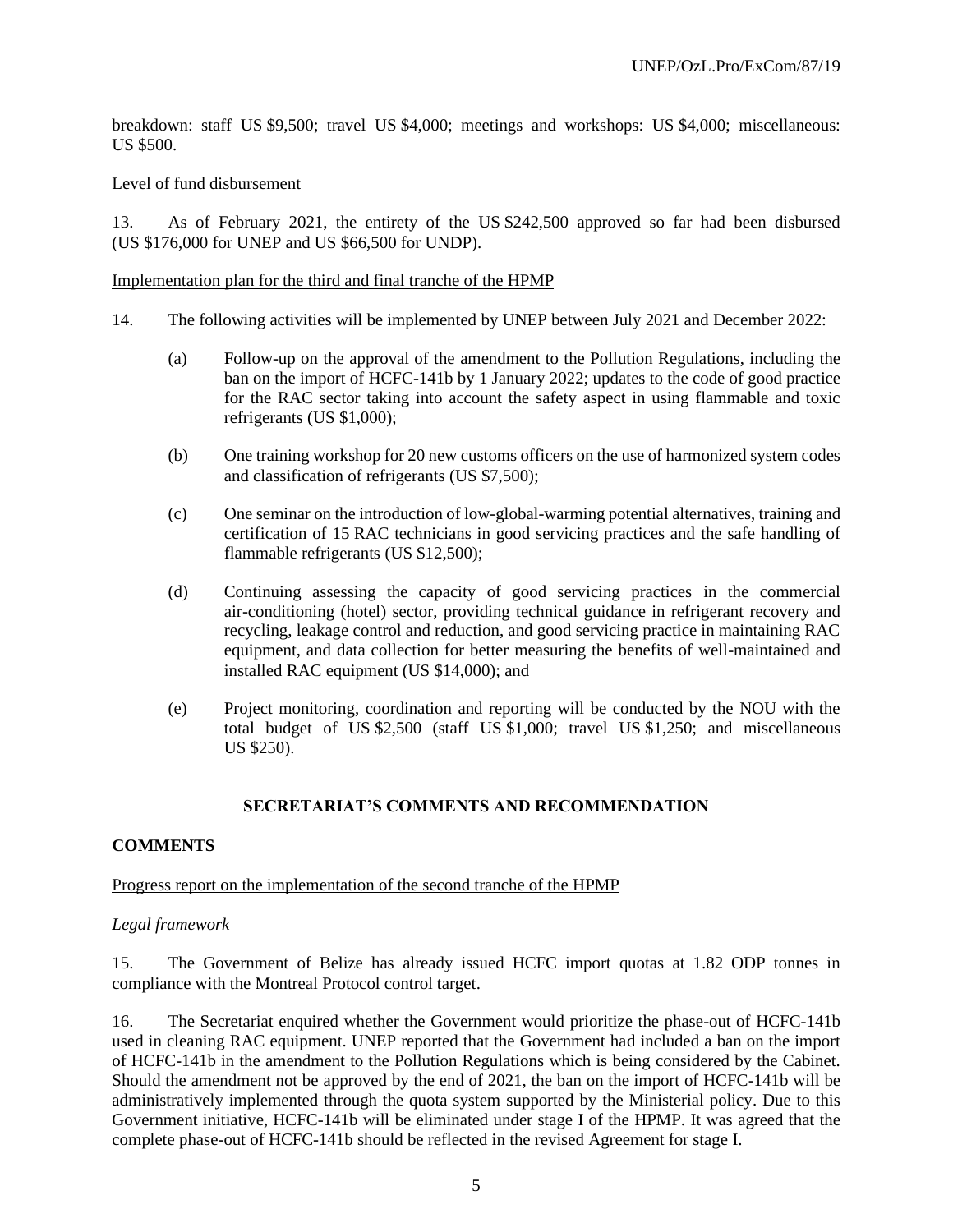# *Refrigeration servicing sector*

17. The Secretariat further enquired about the impact of the refrigerant recovery, recycling and reuse (RRR) programme implemented in stage I. UNEP reported that approximately 100 kg of HCFC-22 had been recovered and reused; and 770 kg of unusable refrigerant had been exported for destruction through the persistent organic pollutants project, as a one-time initiative. In stage II, the RRR programme will continue to be implemented. However, disposal of unwanted ODS remains as a challenge.

# Completion of stage I

18. The completion date for stage I of the HPMP is 31 December 2021. Due to the constraints imposed by the COVID-19 pandemic, the implementation of activities planned for the second tranche has been delayed, resulting in submitting the funding request of the last tranche (due in 2020) only to the present meeting. As a consequence, the Government of Belize has requested to extend the implementation of stage I until December 2022. Stage II of the HPMP has been submitted to the present meeting.

# Gender policy implementation<sup>3</sup>

19. The gender mainstreaming policy of the Multilateral Fund was taken into consideration in the implementation of the HPMP. An interview was conducted with the first licensed (registered) female RAC technicians to promote the involvement of women in the industry. Gender-disaggregated data will be collected during the third tranche.

# Revision to the HPMP Agreement

20. In order to reflect the extended period of implementation of and the complete phase-out of HCFC-141b in stage I, paragraph 16 and Appendix 2-A of the Agreement between the Government and the Executive Committee have been updated, as shown in Annex I to the present document. The full, revised Agreement will be appended to the final report of the  $87<sup>th</sup>$  meeting.

# Sustainability of the HCFC phase-out

21. The country has implemented a ban on the import of controlled substances and equipment that has been phased out; and has been raising awareness on the prohibited use of CFCs. There is no evidence of import of CFCs into the country. Bans on the import of HCFC-141b and of HCFC-based equipment have also been planned. The licensing and quota system covers HCFC-based equipment and is effectively implemented to control the import of HCFCs. The sustainability of technician training is ensured given that the licensing and certification of technicians is mandatory and will be further strengthened in stage II; vocational training schools supported under the HPMP provide formal training for professionals in the RAC servicing sector. Training on ODS import control has been provided to customs officers, and ODS-related issues have been integrated into the routine training for customs officers to ensure long-term sustainability.

# Conclusion

22. Belize was in compliance with the Montreal Protocol control targets set out for 2017 to 2020, as verified. The HCFC consumption in 2020 was 50 per cent below the baseline for compliance and 24 per cent below the maximum allowable consumption in the Agreement with the Executive Committee for 2020. The licensing and quota system is operational and the quota issued for 2021 was 1.82 ODP tonnes, in line with the Montreal Protocol control targets. Training of customs officers on ODS-related issues is conducted on a regular basis by the NOU and has been integrated into the routine training programme.

<sup>&</sup>lt;sup>3</sup> Decision 84/92(d) requested bilateral and implementing agencies to apply the operational policy on gender mainstreaming throughout the project cycle.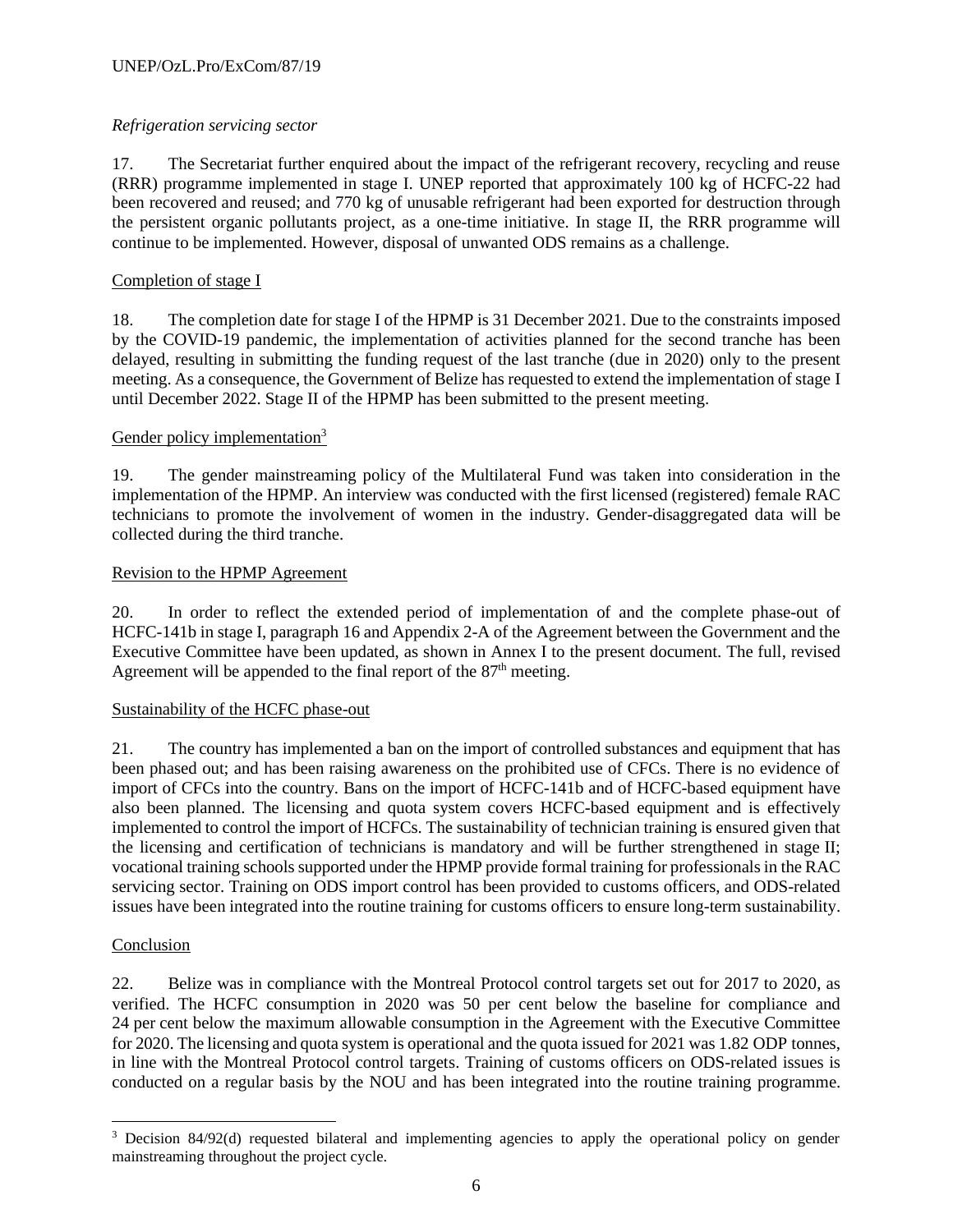Training of technicians has been undertaken to enable good practices and reduce the demand for HCFCs, and licensing/certification of technicians is being implemented to ensure long-term capacity development. All funds previously approved have been disbursed.

# **RECOMMENDATION**

- 23. The Fund Secretariat recommends that the Executive Committee:
	- (a) Takes note of the progress report on the implementation of the second tranche of stage I of the HCFC phase-out management plan (HPMP) for Belize;
	- (b) Approves, on an exceptional basis, the extension of the date of completion of stage I of the HPMP for Belize to 31 December 2022, given delay in implementing phase-out activities due to the COVID-19 pandemic, and on the understanding that no further extension of project implementation would be requested; and
	- (c) Takes note that the Fund Secretariat has revised the updated Agreement between the Government of Belize and the Executive Committee, as contained in Annex I to the present document, specifically: Appendix 2-A, to reflect the extension of the duration of stage I and the complete phase-out of HCFC-141b by 1 January 2022 (see paragraphs 14(b) and 38); and paragraph 16, to indicate that the revised updated Agreement supersedes that reached at the 79<sup>th</sup> meeting.

24. The Fund Secretariat further recommends blanket approval of the third and final tranche of stage I of the HPMP for Belize, and the corresponding 2021 tranche implementation plan, at the funding level shown in the table below:

|     | <b>Project title</b>                                       | <b>Project funding</b><br>(USS) | Support cost<br>(USS) | Implementing<br>agency |
|-----|------------------------------------------------------------|---------------------------------|-----------------------|------------------------|
| (a) | HCFC phase-out management plan (stage I,<br>third tranche) | 37,500                          | 4,875                 | <b>UNEP</b>            |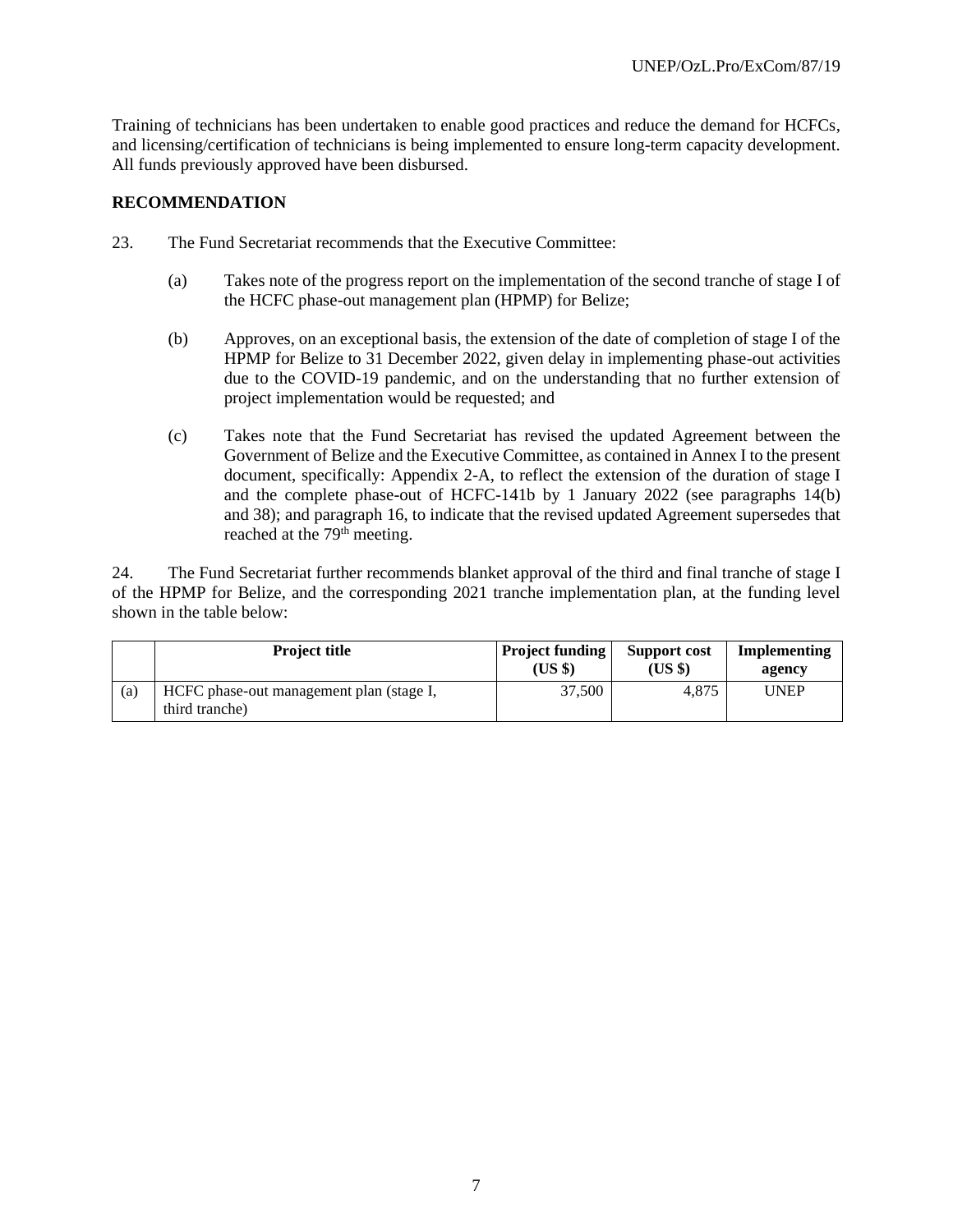# **PROJECT EVALUATION SHEET – MULTI-YEAR PROJECTS**

#### **BELIZE**

|                           | (I) PROJECT TITLE     |                                            |                                                    |                                                                    |               |                                 |      | <b>AGENCY</b>    |                                                    |                       |                |                      |  |  |  |
|---------------------------|-----------------------|--------------------------------------------|----------------------------------------------------|--------------------------------------------------------------------|---------------|---------------------------------|------|------------------|----------------------------------------------------|-----------------------|----------------|----------------------|--|--|--|
|                           |                       |                                            | HCFC phase-out plan (Stage II)                     |                                                                    |               |                                 |      |                  | UNEP (lead), UNDP                                  |                       |                |                      |  |  |  |
|                           |                       |                                            |                                                    |                                                                    |               |                                 |      |                  |                                                    |                       |                |                      |  |  |  |
|                           |                       |                                            | (II) LATEST ARTICLE 7 DATA (Annex C Group I)       |                                                                    |               | Year: 2020<br>1.39 (ODP tonnes) |      |                  |                                                    |                       |                |                      |  |  |  |
|                           |                       |                                            |                                                    | (III) LATEST COUNTRY PROGRAMME SECTORAL DATA (ODP tonnes)          |               |                                 |      |                  |                                                    |                       |                | Year: 2020           |  |  |  |
| Chemical                  | Aerosol               | Foam                                       | Fire-                                              |                                                                    | Refrigeration |                                 |      | Solvent          | Process                                            | Lab                   | Total sector   |                      |  |  |  |
|                           |                       |                                            | fighting                                           |                                                                    |               |                                 |      |                  | agent                                              | use                   |                | consumption          |  |  |  |
|                           |                       |                                            |                                                    | Manufacturing                                                      |               | Servicing                       |      |                  |                                                    |                       |                |                      |  |  |  |
| HCFC-22                   |                       |                                            |                                                    |                                                                    |               | 1.35                            |      |                  |                                                    |                       |                | 1.35                 |  |  |  |
| HCFC-141b                 |                       |                                            |                                                    |                                                                    |               | 0.04                            |      |                  |                                                    |                       |                | 0.04                 |  |  |  |
|                           |                       |                                            |                                                    |                                                                    |               |                                 |      |                  |                                                    |                       |                |                      |  |  |  |
|                           |                       |                                            | (IV) CONSUMPTION DATA (ODP tonnes)                 |                                                                    |               |                                 |      |                  |                                                    |                       |                |                      |  |  |  |
|                           | 2009 - 2010 baseline: |                                            | 2.80                                               |                                                                    |               |                                 |      |                  | Starting point for sustained aggregate reductions: |                       |                | 2.80                 |  |  |  |
|                           |                       |                                            |                                                    | <b>CONSUMPTION ELIGIBLE FOR FUNDING (ODP tonnes)</b>               |               |                                 |      |                  |                                                    |                       |                |                      |  |  |  |
|                           | Already approved:     |                                            | 1.06                                               |                                                                    |               |                                 |      | Remaining:       |                                                    |                       |                | 1.74                 |  |  |  |
|                           | (V) BUSINESS PLAN     |                                            |                                                    | 2021                                                               |               |                                 | 2022 |                  | 2023                                               |                       | <b>Total</b>   |                      |  |  |  |
| <b>UNEP</b>               |                       | ODS phase-out (ODP tonnes)                 |                                                    |                                                                    | 0.38          |                                 |      | $\Omega$         |                                                    | $\Omega$              |                | 0.38                 |  |  |  |
|                           | Funding (US \$)       |                                            |                                                    |                                                                    | 42,019        |                                 |      | $\theta$         |                                                    | $\theta$              |                | 42,019               |  |  |  |
| <b>UNDP</b>               |                       | ODS phase-out (ODP tonnes)                 |                                                    |                                                                    | 0.18          |                                 |      | 0.27             |                                                    | $\Omega$              |                | 0.45                 |  |  |  |
|                           | Funding (US \$)       |                                            |                                                    |                                                                    | 27,174        |                                 |      | 40,522           |                                                    | 356,085               |                | 423,781              |  |  |  |
|                           |                       |                                            |                                                    |                                                                    |               |                                 |      |                  |                                                    |                       |                |                      |  |  |  |
| (VI) PROJECT DATA         |                       |                                            |                                                    | 2021                                                               | 2022-<br>2023 | 2024                            |      | 2025-<br>2026    | 2027                                               | 2028-<br>2029         | 2030           | <b>Total</b>         |  |  |  |
|                           |                       | Montreal Protocol consumption limits       |                                                    | 1.82                                                               | 1.82          |                                 | 1.82 | 0.91             | 0.91                                               | 0.91                  | 0.00           | n/a                  |  |  |  |
|                           |                       |                                            | Maximum allowable consumption (ODP tonnes)         | 1.82                                                               | 1.74          |                                 | 1.74 | 0.91             | 0.91                                               | 0.91                  | 0.00           | n/a                  |  |  |  |
| Projects costs            | <b>UNEP</b>           | Project costs                              |                                                    | 95,350                                                             |               | 88,250<br>$\theta$              |      | $\theta$         | 151,490                                            | $\overline{0}$        | 52,910         | 388,000              |  |  |  |
| requested in<br>principle |                       | Support costs                              |                                                    | 12,396                                                             |               | 11,473<br>$\theta$              |      | $\mathbf{0}$     | 19,694                                             | $\overline{0}$        | 6,878          | 50,441               |  |  |  |
| (US \$)                   | <b>UNDP</b>           | Project costs                              |                                                    | 73,854                                                             |               | $\boldsymbol{0}$<br>58,146      |      | $\mathbf{0}$     | $\overline{0}$                                     | $\boldsymbol{0}$      | $\overline{0}$ | 132,000              |  |  |  |
|                           |                       | Support costs                              |                                                    | 6,647                                                              |               | 5,233<br>$\theta$               |      | $\theta$         | $\theta$                                           | $\overline{0}$        | $\Omega$       | 11,880               |  |  |  |
|                           |                       |                                            | Total project costs requested in principle (US \$) | 169,204                                                            |               | 146,396<br>$\Omega$             |      | $\mathbf{0}$     | 151,490                                            | $\Omega$              | 52,910         | $\overline{520,000}$ |  |  |  |
|                           |                       |                                            | Total support costs requested in principle (US \$) | 19,043                                                             |               | 16,706<br>$\boldsymbol{0}$      |      | $\boldsymbol{0}$ | 19,694                                             | $\boldsymbol{0}$      | 6,878          | 62,321               |  |  |  |
|                           |                       | Total funds requested in principle (US \$) |                                                    | 188,247                                                            |               | 163,102<br>$\overline{0}$       |      | $\overline{0}$   | 171,184                                            | $\mathbf{0}$          | 59,788         | 582,321              |  |  |  |
|                           |                       |                                            |                                                    |                                                                    |               |                                 |      |                  |                                                    |                       |                |                      |  |  |  |
|                           |                       |                                            |                                                    | (VII) Request for approval of funding for the first tranche (2021) |               |                                 |      |                  |                                                    |                       |                |                      |  |  |  |
|                           | Agency                |                                            |                                                    | <b>Funds requested (US \$)</b>                                     |               |                                 |      |                  |                                                    | Support costs (US \$) |                |                      |  |  |  |

| Agency       | <b>Funds requested (US \$)</b> | Support costs (US \$) |
|--------------|--------------------------------|-----------------------|
| <b>UNEP</b>  | 95,350                         | 12,396                |
| <b>UNDP</b>  | 73,854                         | 6,647                 |
| <b>Total</b> | 169,204                        | 19,043                |

| Secretariat's recommendation: | Individual consideration |
|-------------------------------|--------------------------|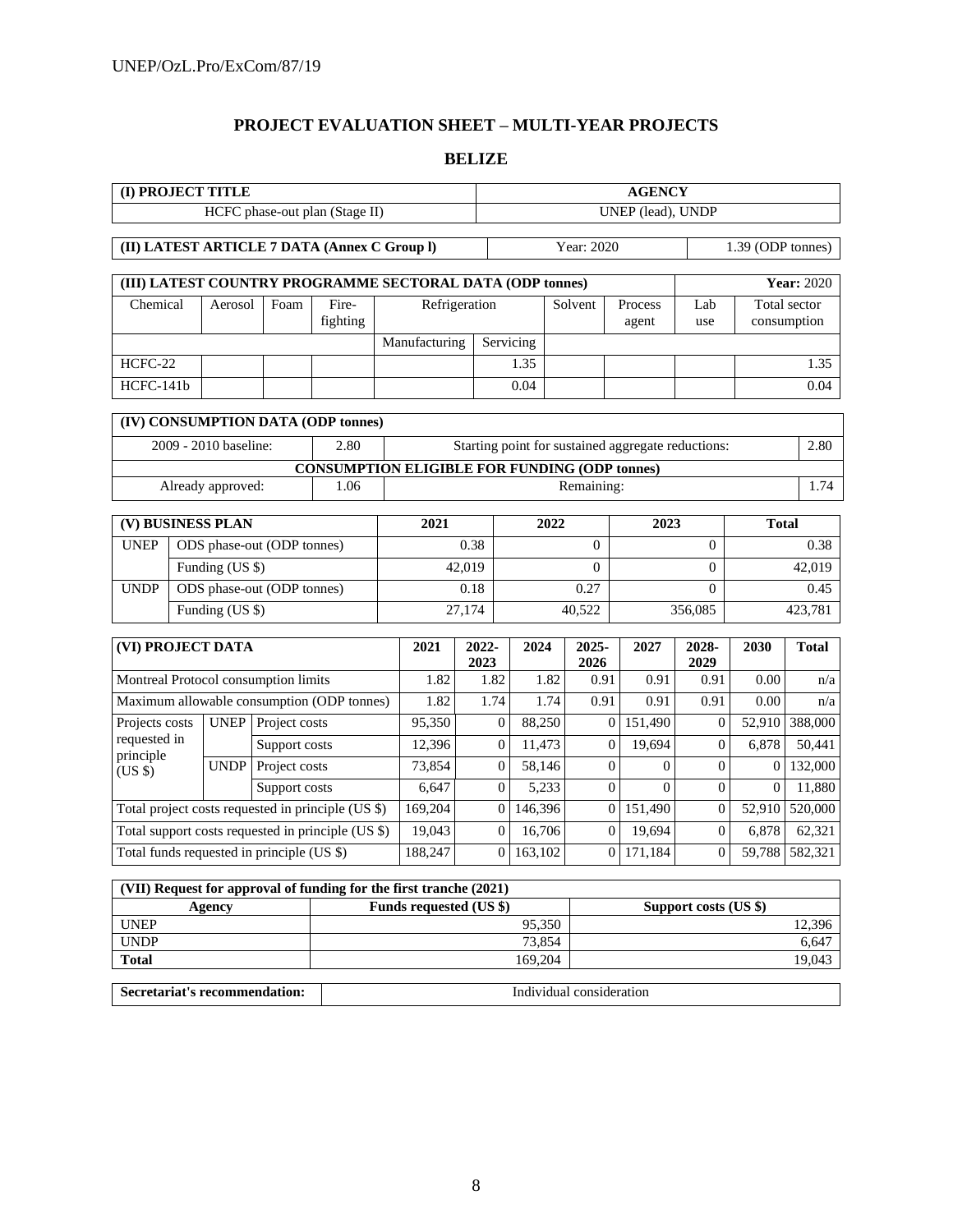# **PROJECT DESCRIPTION**

# **Background**

25. On behalf of the Government of Belize, UNEP as the lead implementing agency has submitted a request for stage II of the HCFC phase-out management plan (HPMP), at a total cost of US \$582,321, consisting of US \$388,000, plus agency support costs of US \$50,441 for UNEP, and US \$132,000, plus agency support costs of US \$11,880 for UNDP, as originally submitted.<sup>4</sup> The implementation of stage II of the HPMP will phase out the remaining consumption of HCFCs by 2030.

26. The first tranche of stage II of the HPMP being requested at this meeting amounts to US \$188,247, consisting of US \$95,350, plus agency support costs of US \$12,396 for UNEP, and US \$73,854, plus agency support costs of US \$6,647 for UNDP, as originally submitted.

### **Status of implementation of stage I of the HPMP**

27. Stage I of the HPMP for Belize was originally approved at the  $62<sup>nd</sup>$  meeting,<sup>5</sup> revised at the 79<sup>th 6</sup> and the present meeting to meet the 35 per cent reduction from the baseline by 2020, at a total cost of US \$280,000, plus agency support costs, to phase out 1.06 ODP tonnes of HCFCs used in the refrigeration and air-conditioning (RAC) servicing sector. An overview of implementation of stage I, including an analysis of HCFC consumption, the progress and financial reports on implementation, and the request for the third and final tranche submitted to the current meeting, is available in paragraphs 1 to 24 of the present document.

### **Stage II of the HPMP**

### Remaining consumption eligible for funding

28. After deducting 1.06 ODP tonnes of HCFCs associated with stage I of the HPMP, the remaining consumption eligible for funding for complete phase-out in stage II amounts to 1.74 ODP tonnes of HCFC-22.

### Sector distribution of HCFCs

29. There are approximately 240 technicians and 70 workshops consuming HCFC-22 (in addition to other refrigerants) to service RAC equipment. The estimated demand for HCFC-22 in the RAC servicing sector in Belize is presented in Table 2.

| <b>Sector/Application</b>                       | Number of<br>units | <b>HCFC</b> bank<br>(mt) |      | Annual<br>Leakage $(\% )$ consumption<br>(mt) | $%$ of<br>consumption |
|-------------------------------------------------|--------------------|--------------------------|------|-----------------------------------------------|-----------------------|
| Domestic air-conditioning (AC)                  | 10,000             | 13.00                    | 35.4 | 4.60                                          | 22.16                 |
| Commercial AC                                   | 6,300              | 28.35                    | 35.4 | 10.04                                         | 48.32                 |
| Commercial refrigeration (condensing)<br>units) | 1,250              | 15.00                    | 40.4 | 6.06                                          | 29.18                 |
| Industrial refrigeration (medium to large)      | 40                 | 0.24                     | 30.3 | 0.07                                          | 0.35                  |
| condensing units, centralized systems)          |                    |                          |      |                                               |                       |
| <b>Total</b>                                    | 17,590             | 56.59                    |      | 20.77                                         | 100.00                |

# **Table 2. Estimated demand for HCFC-22 in the RAC servicing sector in Belize**

<sup>&</sup>lt;sup>4</sup> As per the letter of 4 February 2021 from the Ministry of Sustainable Development, Climate Change and Disaster Risk Management of Belize to the Secretariat.

<sup>5</sup> UNEP/OzL.Pro/ExCom/62/21 and Annex VIII of UNEP/OzL.Pro/ExCom/62/62.

<sup>6</sup> Annex X of UNEP/OzL.Pro/ExCom/79/51.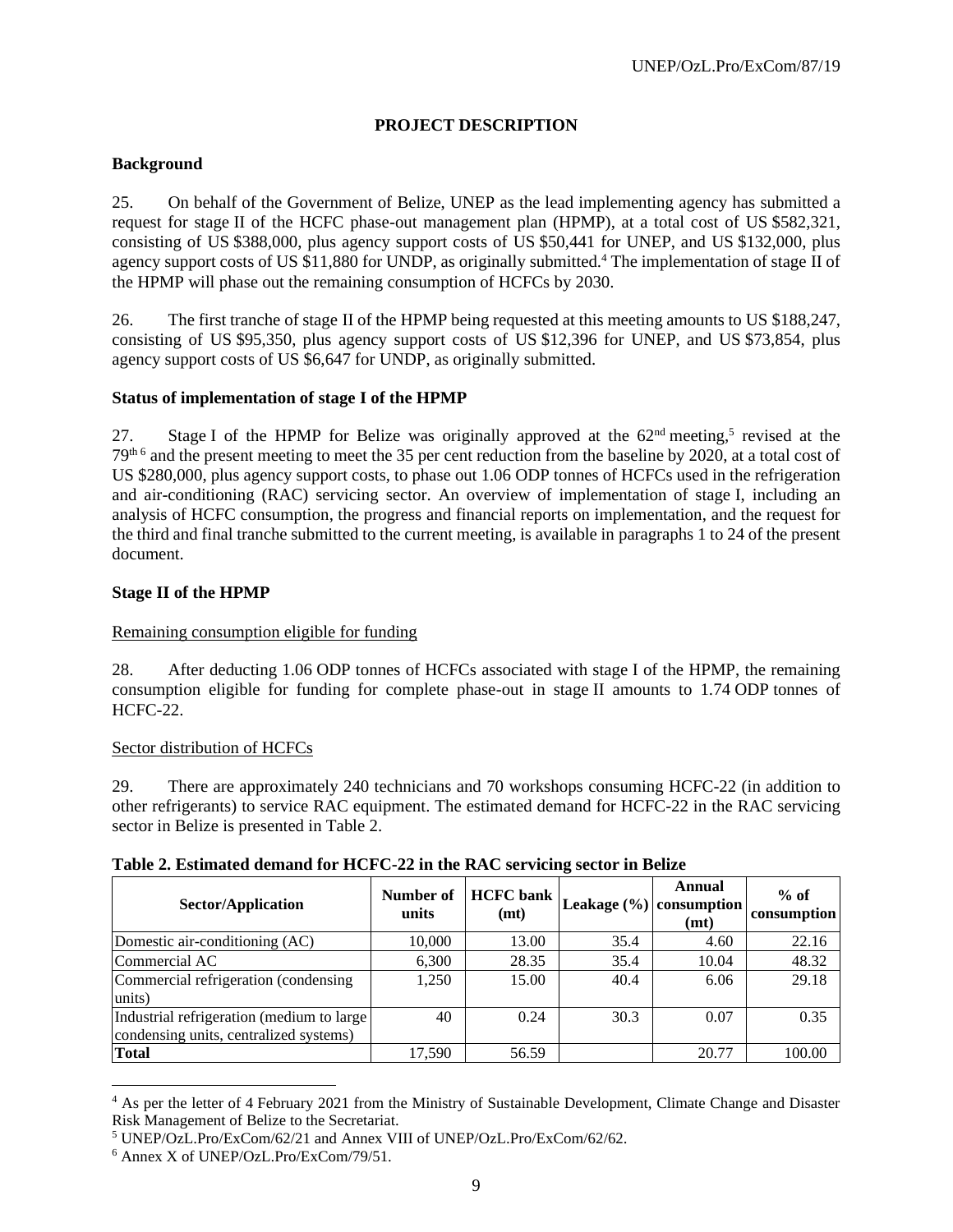# Phase-out strategy in stage II of the HPMP

30. Stage II of the HPMP has been designed based on the experience gained during the implementation of stage I; it will focus on strengthening the HCFC licensing and quota system; implementing legal measures to ban the import of HCFC-based equipment; supporting the safe use of alternatives and promoting the transition to low global-warming potential (GWP) technologies; and further strengthening the capacity of the servicing sector through training, strengthening the certification system for technicians, and refrigerant recovery and recycling.

# Proposed activities in stage II of the HPMP

- 31. Stage II proposes the following activities:
	- (a) Developing and implementing regulatory measures, including: bans on the import of HCFC-based equipment by the end of 2023 and of HCFCs by 1 January 2030; developing standards on the safe adoption of flammable and toxic alternative refrigerants; and developing regulations to support the technician certification programme (UNEP) (US \$35,600);
	- (b) Strengthening the licensing and quota system to control HCFC imports, including: training for 130 customs officers, 45 importers and customs brokers, and 30 police, coast guard and other Government officials in HCFC import control and prevention of illegal trade; developing an online training course for customs officers (UNEP) (US \$85,000); and purchasing five refrigerant identifiers (UNDP) (US \$10,000);
	- (c) Strengthening the capacity of servicing technicians, including: training of five trainers and 350 technicians (including six female technicians) in good servicing practices and servicing with alternative refrigerants; developing an online training course for technicians; and strengthening certification of technicians with the support of the Association of RAC Technicians (ARACT) (UNEP) (US \$162,040);
	- (d) Promoting refrigerant recovery and recycling and strengthening vocational training institutes, including: providing tools and equipment (e.g., leak detector, swaging tools, welding kit, nitrogen pressure gauge, recovery units) to five vocational training institutes and 10 refrigerant recovery kits to technicians; and training of 40 technicians in refrigerant recovery and recycling and use of tools (UNDP) (US \$122,000); and
	- (e) Awareness-raising activities in commercial AC and refrigeration sectors mainly in hotels, government buildings and large institutions on the ban on imports of HCFC-based equipment and on the energy-efficiency labeling standard for RAC equipment; developing awareness-raising materials to showcase the benefits of the transition to low-GWP and energy-efficient alternatives, and the hiring of licensed technicians (UNEP) (US \$54,200).

# *Project implementation and monitoring*

32. The system established under stage I of the HPMP will continue to be used in stage II, where the national ozone unit (NOU) monitors activities, report on progress, and work with stakeholders to phase out HCFCs. The cost of those activities amounts to US \$51,160 for stage II (staff and consultant US \$25,000; travel to regions US \$20,000; and other miscellaneous costs US \$6,160).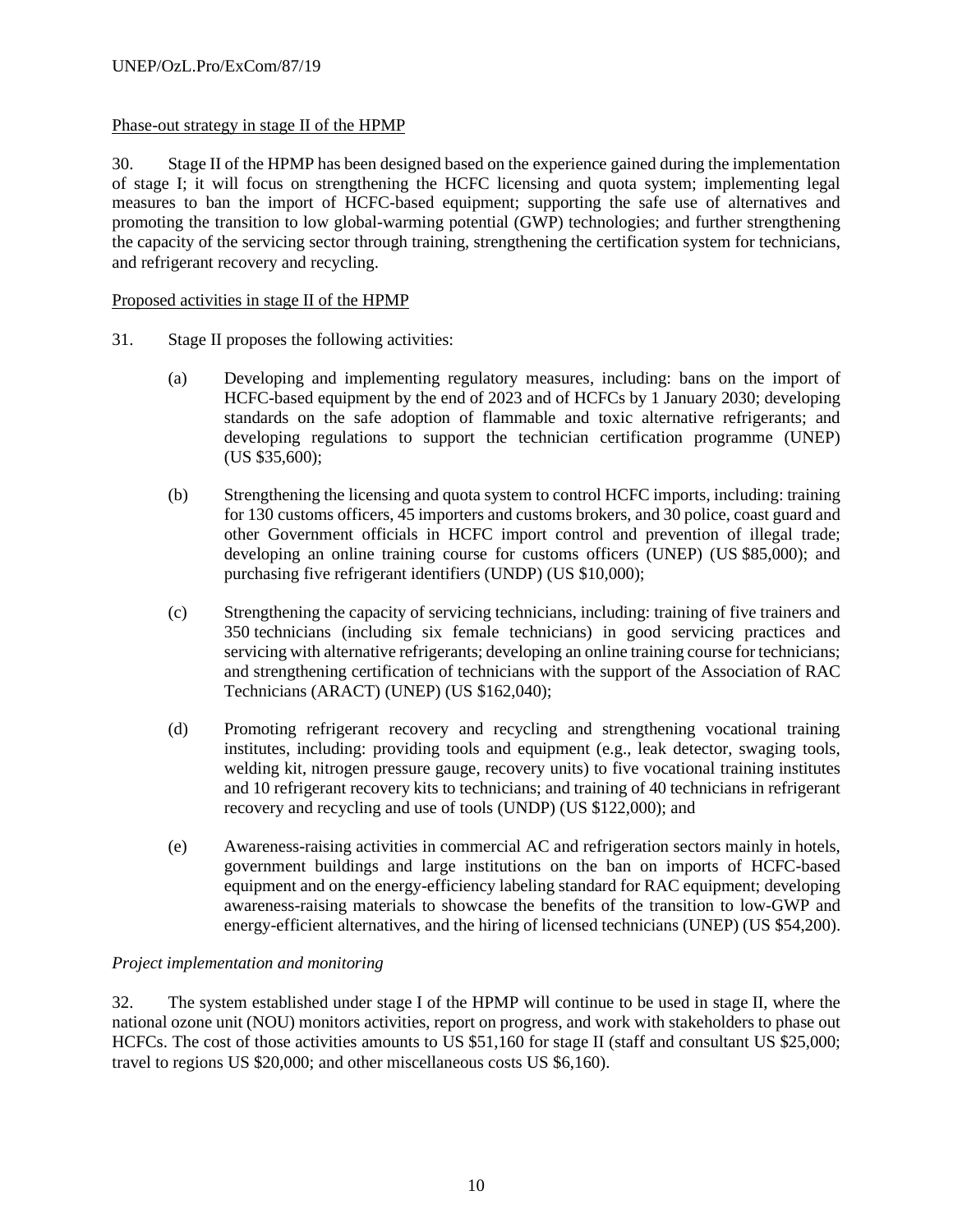# *Gender policy implementation<sup>7</sup>*

33. Stage II of the HPMP for Belize has been developed taking into account the Multilateral Fund policy for gender mainstreaming and includes relevant indicators. The Government will work with ARACT to discuss support to be provided to female technicians; to incorporate gender-mainstreaming elements in the training; to promote the participation of women in decision-making processes, including training course design and other activities organized by the NOU; to provide scholarships to six female technicians in vocational training institutes; and to collect and report gender-disaggregated data in the course of implementation of stage II.

### Total cost of stage II of the HPMP

34. The total cost of stage II of the HPMP for Belize has been estimated at US \$520,000 (plus agency support costs), as originally submitted, for achieving a 67.5 per cent reduction from its HCFC baseline consumption by 2025 and a 100 per cent reduction by 2030, in accordance with decision 74/50(c)(xii). The proposed activities and cost breakdown are summarized in paragraphs 31 and 32 of the present document.

### Activities planned for the first tranche of stage II

35. The first funding tranche of stage II of the HPMP, at the total amount of US \$169,204, will be implemented between July 2021 and December 2024 and will include the following activities:

- (a) Developing regulations to ban the import of HCFC-based equipment by 31 December 2023; establishing standards for the safe handling of flammable and toxic refrigerants; and regulatory support for the certification of technicians (UNEP) (US \$22,600);
- (b) Training 20 customs brokers and importers in controlling illegal trade, in the identification of HCFCs and alternatives, and in the proper use of harmonized system codes (UNEP) (US \$5,000); and purchasing five refrigerant identifiers (UNDP) (US \$10,000);
- (c) Training five trainers and 50 refrigeration technicians in good servicing practices, and in servicing equipment with alternatives including safe handling of flammable refrigerants (UNEP) (US \$26,800);
- (d) Purchasing tools and equipment (e.g., leak detector, swaging tools, welding kit, nitrogen pressure gauge, recovery units) for three vocational training institutes to facilitate training in refrigerant recovery, recycling and servicing with alternatives; training for using the equipment is planned for the second tranche, after the equipment is delivered (UNDP) (US \$63,854);
- (e) Awareness-raising campaigns for end-users in commercial AC and refrigeration sectors including hotels, government buildings, and large institutions on HCFC phase-out and the transition to low-GWP, energy-efficient alternatives; collecting data on energy efficiency and developing web-based and mobile software to raise awareness (UNEP) (US \$32,200); and
- (f) Project implementation, monitoring and reporting (UNEP) (US \$8,750): travel US \$6,000; staff US \$1,250; and miscellaneous US \$1,500.

 $7$  Decision 84/92(d) requested bilateral and implementing agencies to apply the operational policy on gender mainstreaming throughout the project cycle.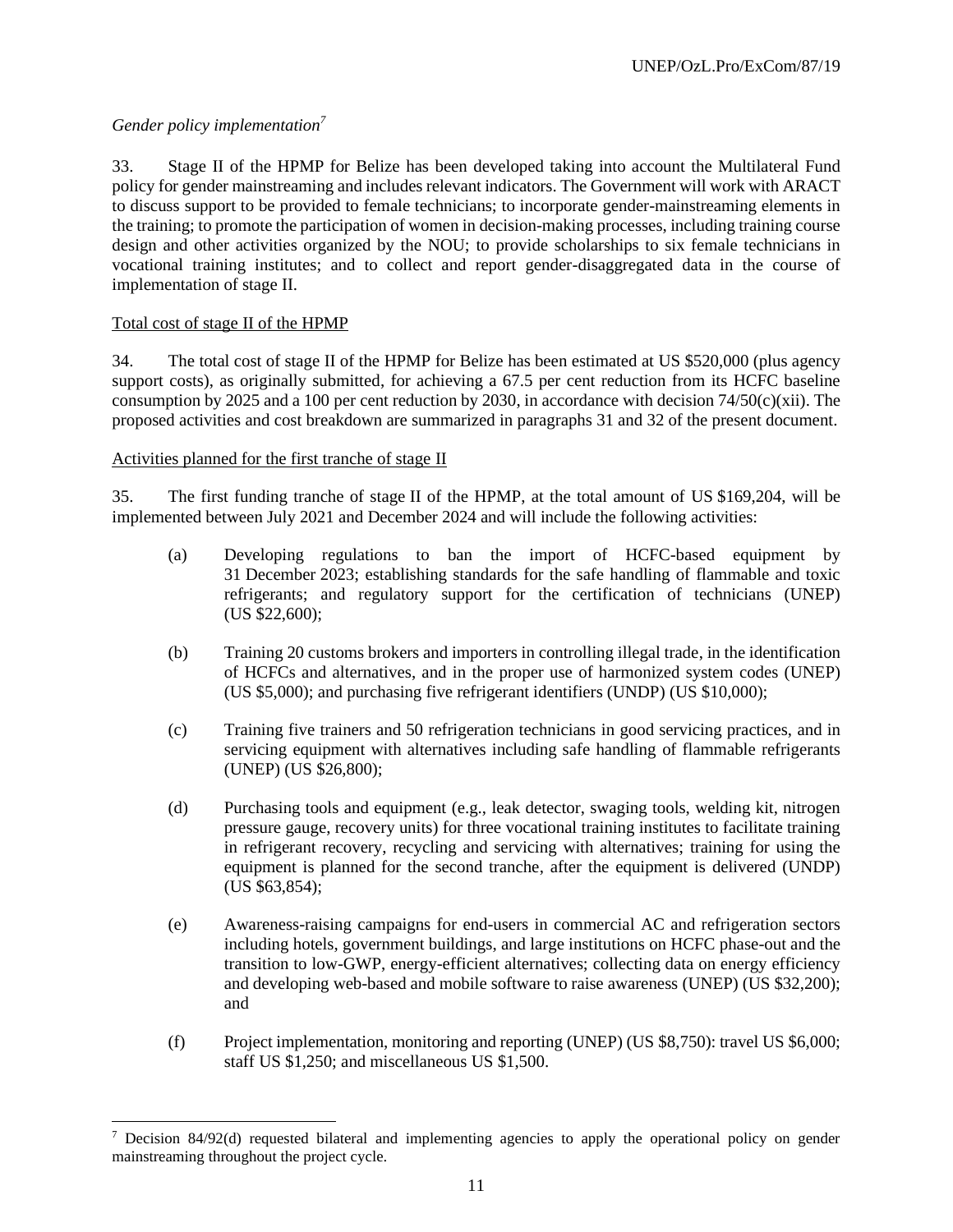# **SECRETARIAT'S COMMENTS AND RECOMMENDATION**

### **COMMENTS**

36. The Secretariat reviewed stage II of the HPMP in light of stage I, the policies and guidelines of the Multilateral Fund, including the criteria for funding HCFC phase-out in the consumption sector for stage II of HPMPs (decision 74/50), and the 2021-2023 business plan of the Multilateral Fund.

### Overarching strategy

37. The Government of Belize proposes to meet the 100 per cent reduction of its HCFC baseline consumption by 2030, and to limit its maximum annual consumption of HCFC in the period from 2030 to 2040 consistent with Article 5, paragraph 8 ter(e)(i) of the Montreal Protocol.<sup>8</sup> The Government will establish a number of measures to ensure efficient monitoring of HCFC imports between 2030 and 2040, including the licensing and quota system for imports of all refrigerants. It will implement a ban on import of HCFC-141b starting 1 January 2022 and establish a ban on imports of all HCFCs prior to 2030. Only importers that are listed in the regulations will be able to import HCFCs, and the NOU will control and closely monitor the imports in collaboration with the customs department. The online customs training planned in stage II will continue to be used for internal customs trainings beyond 2030 to ensure long-term, sustainable and effective monitoring and control of imports of HCFCs.

38. In line with decision 86/51, to allow for consideration of the final tranche of its HPMP, the Government of Belize agreed to submit a detailed description of the regulatory and policy framework in place to implement measures to ensure that HCFC consumption is in compliance with paragraph 8 ter(e)(i) of Article 5 of the Montreal Protocol for the 2030-2040 period, and the expected annual HCFC consumption in Belize for the 2030-2040 period.

### Regulations to support HCFC phase-out

39. The Secretariat noted that the ban on the import of HCFC-based equipment planned for 1 January 2024 was rather late, which would create servicing demand for HCFC-22 after 2030, and suggested to the Government to prioritize the ban. Subsequently, the Government revised the deadline for the ban on the import of HCFC-based equipment to 1 January 2023. In addition, UNEP indicated that the Government would issue a ban on all imports of HCFCs prior to 1 January 2030.

### Technical and cost-related issues

40. The Secretariat noted that the Government of Belize had already implemented a technician licensing and registration programme in stage I and enquired how the existing system would be improved during stage II to support the adoption of alternative technologies. UNEP explained that the Refrigeration Technicians Licensing Act will be amended to include the procedure for examinations, the requirement for workshops to employ at least one licensed technician, the restriction limiting the sale of refrigerants to licensed technicians, and support for the mandatory certification of technicians.

41. Upon a request for clarification, UNEP indicated that the online training courses for customs officers and technicians would provide an additional resource for internal training beyond 2030. The platform will be designed to allow for constinuosly uploading materials, thus ensuring that the content of training courses is constantly updated; these courses will be maintained by the customs department and ARACT, respectively.

<sup>8</sup> HCFC consumption may exceed zero in any year so long as the sum of its calculated levels of consumption over the ten-year period from 1 January 2030 to 1 January 2040, divided by 10, does not exceed 2.5 per cent of the HCFC baseline.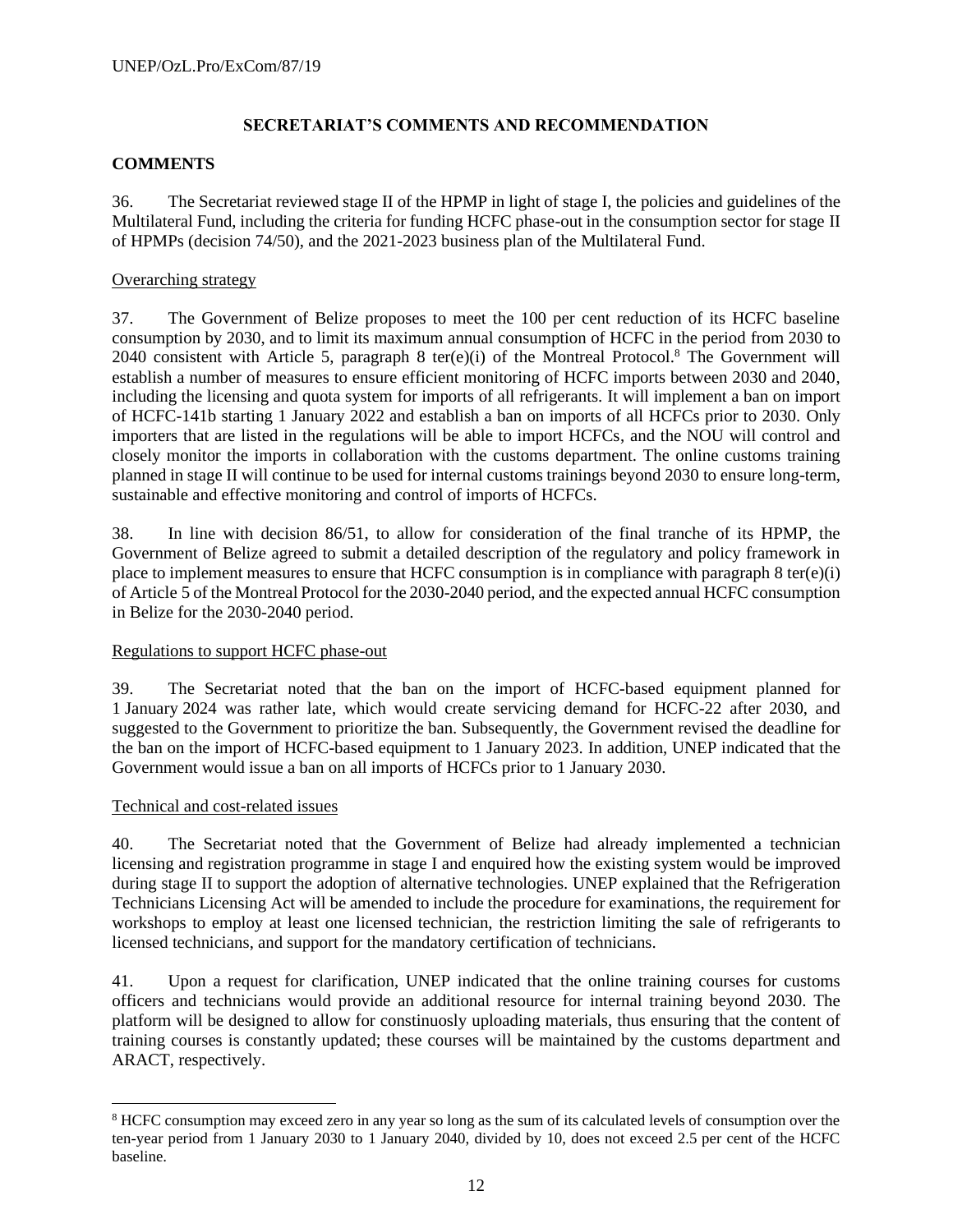# Total project cost

42. The total cost for stage II of the HPMP and the funding for the first tranche was agreed as submitted.

### Impact on the climate

43. The proposed activities in the servicing sector, which include better containment of refrigerants through training and provision of equipment, will reduce the amount of HCFC-22 used for RAC servicing. Each kilogram of HCFC-22 not emitted due to better refrigeration practices results in savings of approximately 1.8 CO<sub>2</sub>-equivalent tonnes. Although a calculation of the impact on the climate was not included in the HPMP, the activities planned by the Government of Belize, including its efforts in promoting low-GWP alternatives, as well as refrigerant recovery and reuse, indicate that the implementation of the HPMP will reduce the emission of refrigerants into the atmosphere, resulting in climate benefits.

### **Co-financing**

44. The Government of Belize is implementing the energy-efficiency programme and developing energy-efficiency labeling standards for appliances, including RAC equipment. Some HCFC-22-based models may not meet the standard and will not be imported. This will contribute to the introduction to the country of energy-efficient RAC equipment based on alternatives. In addition, 20 per cent of the training cost was shared by technicians. The Government will continue exploring other sources of co-financing for the HPMP.

### **2021-2023 draft business plan of the Multilateral Fund**

45. UNEP and UNDP are requesting US \$520,000, plus agency support costs, for the implementation of stage II of the HPMP for Belize. The total requested value of US \$188,247, including agency support costs, for the 2021–2023 period is US \$277,553 below the amount in the business plan.

### **Draft Agreement**

46. A draft Agreement between the Government of Belize and the Executive Committee for the phase-out of HCFCs in stage II of the HPMP is contained in Annex II to the present document.

# **RECOMMENDATION**

- 47. The Executive Committee may wish to consider:
	- (a) Approving, in principle, stage II of the HCFC phase-out management plan (HPMP) for Belize for the period from 2021 to 2030, in the amount of US \$582,321, consisting of US \$388,000, plus agency support costs of US \$50,441 for UNEP, and US \$132,000, plus agency support costs of US \$11,880 for UNDP, on the understanding that no more funding from the Multilateral Fund would be provided for the phase-out of HCFCs;
	- (b) Noting the commitment of the Government of Belize:
		- (i) To completely phase out HCFCs and to ban the import of HCFCs by 1 January 2030, except for those allowed for a servicing tail between 2030 and 2040 where required, consistent with the provisions of the Montreal Protocol;
		- (ii) To establish a ban on the import of HCFC-based equipment by 1 January 2023;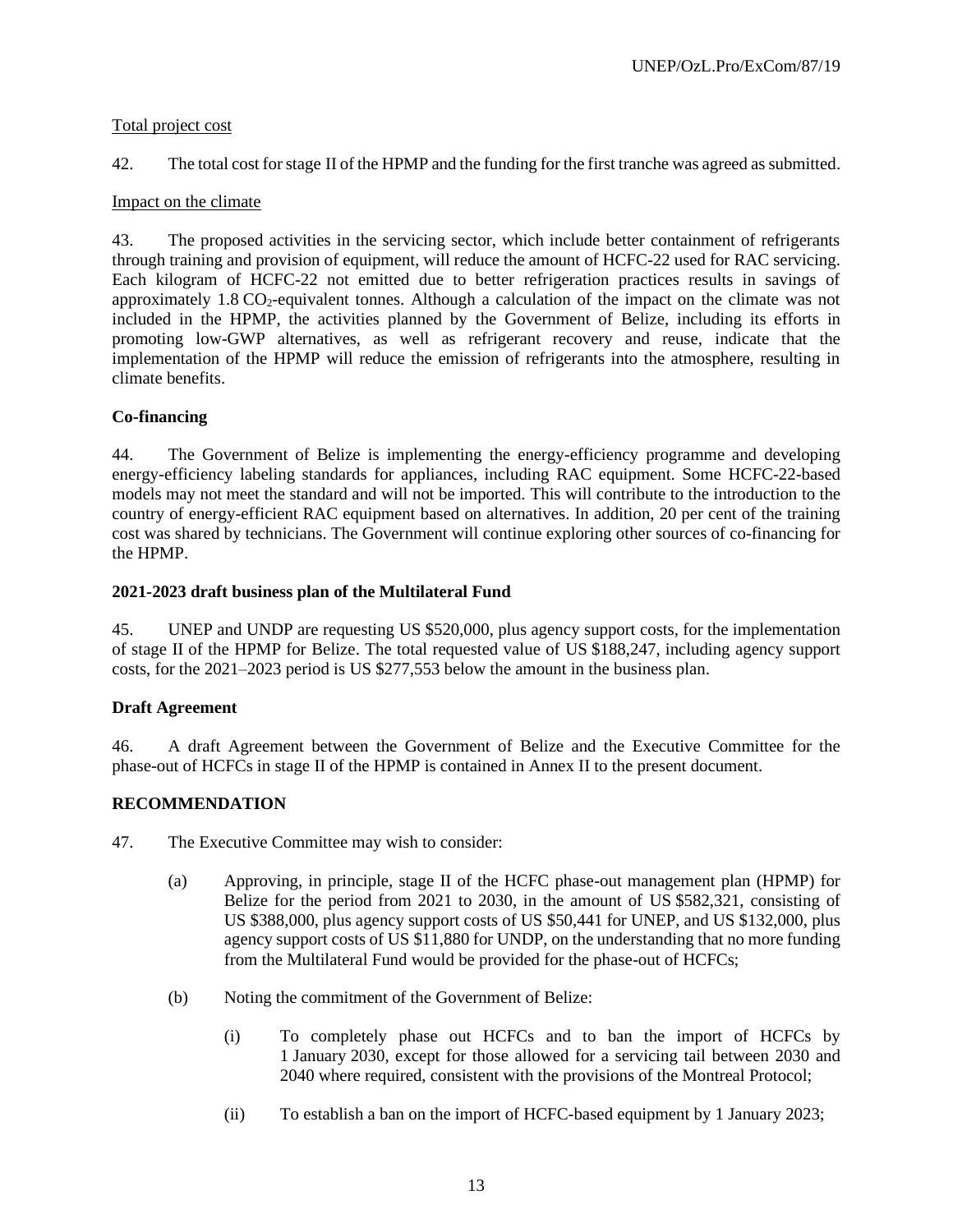- (c) Deducting 1.74 ODP tonnes of HCFCs from the remaining HCFC consumption eligible for funding;
- (d) Approving the draft Agreement between the Government of Belize and the Executive Committee for the reduction in consumption of HCFCs, in accordance with stage II of the HPMP, contained in Annex II to the present document;
- (e) That, to allow for consideration of the final tranche of its HPMP, the Government of Belize should submit,:
	- (i) A detailed description of the regulatory and policy framework in place to implement measures to ensure that HCFC consumption is in compliance with paragraph 8 ter(e)(i) of Article 5 of the Montreal Protocol for the period 2030-2040;
	- (ii) The expected annual HCFC consumption in Belize for the period 2030-2040; and
- (f) Approving the first tranche of stage II of the HPMP for Belize, and the corresponding tranche implementation plan, in the amount of US \$188,247, consisting of US \$95,350, plus agency support costs of US \$12,396 for UNEP, and US \$73,854, plus agency support costs of US \$6,647 for UNDP.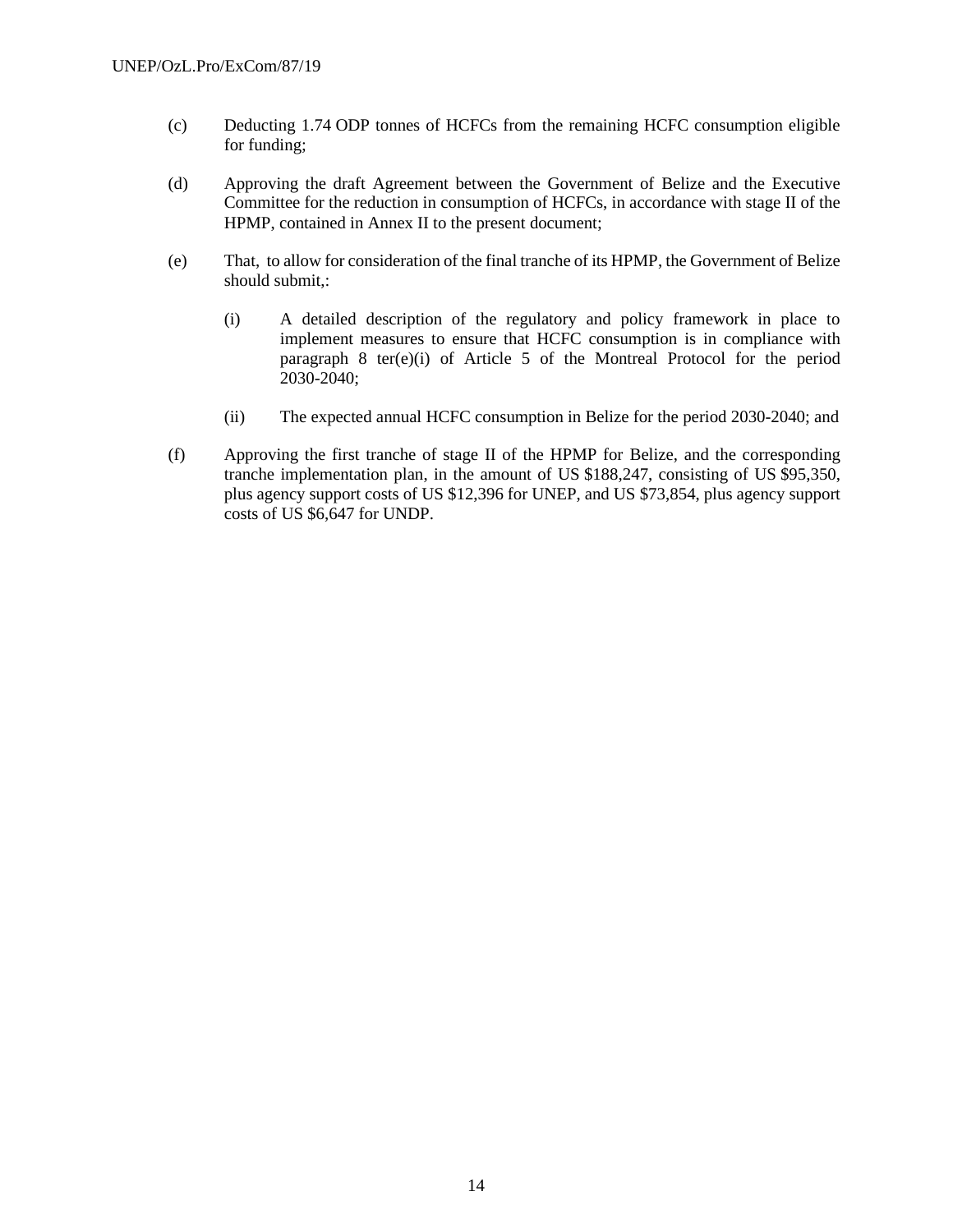#### **Annex I**

## **TEXT TO BE INCLUDED IN THE REVISED UPDATED AGREEMENT BETWEEN THE GOVERNMENT OF BELIZE AND THE EXECUTIVE COMMITTEE OF THE MULTILATERAL FUND FOR THE REDUCTION IN CONSUMPTION OF HYDROCHLOROFLUOROCARBONS**

16. This updated Agreement supersedes the Agreement reached between the Government of Belize and the Executive Committee at the **79th** meeting of the Executive Committee.

|       |                                                                                      | 2010    | $2011 -$<br>2012 | 2013-<br>2014 | 2015     | 2016    | $2017 -$<br>2019 | 2020         | 2021   | <b>Total</b>   |
|-------|--------------------------------------------------------------------------------------|---------|------------------|---------------|----------|---------|------------------|--------------|--------|----------------|
| 1.1   | Montreal Protocol reduction                                                          | n/a     | n/a              | 2.8           | 2.52     | 2.52    | 2.52             | 1.82         | 1.82   | n/a            |
|       | schedule of Annex C,                                                                 |         |                  |               |          |         |                  |              |        |                |
|       | Group I substances                                                                   |         |                  |               |          |         |                  |              |        |                |
|       | (ODP tonnes)                                                                         |         |                  |               |          |         |                  |              |        |                |
| 1.2   | Maximum allowable total                                                              | n/a     | n/a              | 2.8           | 2.52     | 2.52    | 2.52             | 1.82         | 1.82   | n/a            |
|       | consumption of Annex C,<br>Group I substances                                        |         |                  |               |          |         |                  |              |        |                |
|       | (ODP tonnes)                                                                         |         |                  |               |          |         |                  |              |        |                |
| 2.1   | Lead IA (UNEP) agreed                                                                | 80,000  | $\theta$         |               | $\Omega$ | 96,000  | $\Omega$         | $\bf{0}$     |        | 37,500 213,500 |
|       | funding (US \$)                                                                      |         |                  |               |          |         |                  |              |        |                |
| 2.2   | Support costs for Lead IA                                                            | 10,400  | $\theta$         |               | $\Omega$ | 12,480  | $\Omega$         | $\bf{0}$     | 4,875  | 27,755         |
|       | $(US \$                                                                              |         |                  |               |          |         |                  |              |        |                |
| 2.3   | Cooperating IA (UNDP)                                                                | 60,000  | $\Omega$         |               | $\Omega$ | 6,500   | $\Omega$         | $\mathbf{0}$ |        | 66,500         |
|       | agreed funding (US \$)                                                               |         |                  |               |          |         |                  |              |        |                |
| 2.4   | Support costs for                                                                    | 5,400   | $\Omega$         |               | $\Omega$ | 585     |                  | $\mathbf{0}$ |        | 5,985          |
|       | Cooperating IA (US \$)                                                               |         |                  |               |          |         |                  |              |        |                |
| 3.1   | Total agreed funding (US \$)                                                         | 140,000 | $\Omega$         |               | $\Omega$ | 102,500 |                  | 0            | 37,500 | 280,000        |
| 3.2   | Total support costs (US \$)                                                          | 15,800  |                  |               |          | 13,065  |                  |              | 4,875  | 33,740         |
| 3.3   | Total agreed costs (US \$)                                                           | 155,800 |                  |               | $\Omega$ | 115,565 |                  | $\mathbf{0}$ |        | 43,375 313,740 |
| 4.1.1 | Total phase-out of HCFC-22 agreed to be achieved under this agreement (ODP tonnes)   |         |                  |               |          |         |                  |              |        | 0.94           |
| 4.1.2 | Phase-out of HCFC-22 to be achieved in previously approved projects (ODP tonnes)     |         |                  |               |          |         |                  |              |        | n/a            |
| 4.1.3 | Remaining eligible consumption for HCFC-22 (ODP tonnes)                              |         |                  |               |          |         |                  |              |        | 1.74           |
| 4.2.1 | Total phase-out of HCFC-141b agreed to be achieved under this agreement (ODP tonnes) |         |                  |               |          |         |                  |              |        | 0.12           |
| 4.2.2 | Phase-out of HCFC-141b to be achieved in previously approved projects (ODP tonnes)   |         |                  |               |          |         |                  |              |        | n/a            |
| 4.2.3 | Remaining eligible consumption for HCFC-141b (ODP tonnes)                            |         |                  |               |          |         |                  |              |        | 0.00           |

#### **APPENDIX 2-A: THE TARGETS, AND FUNDING**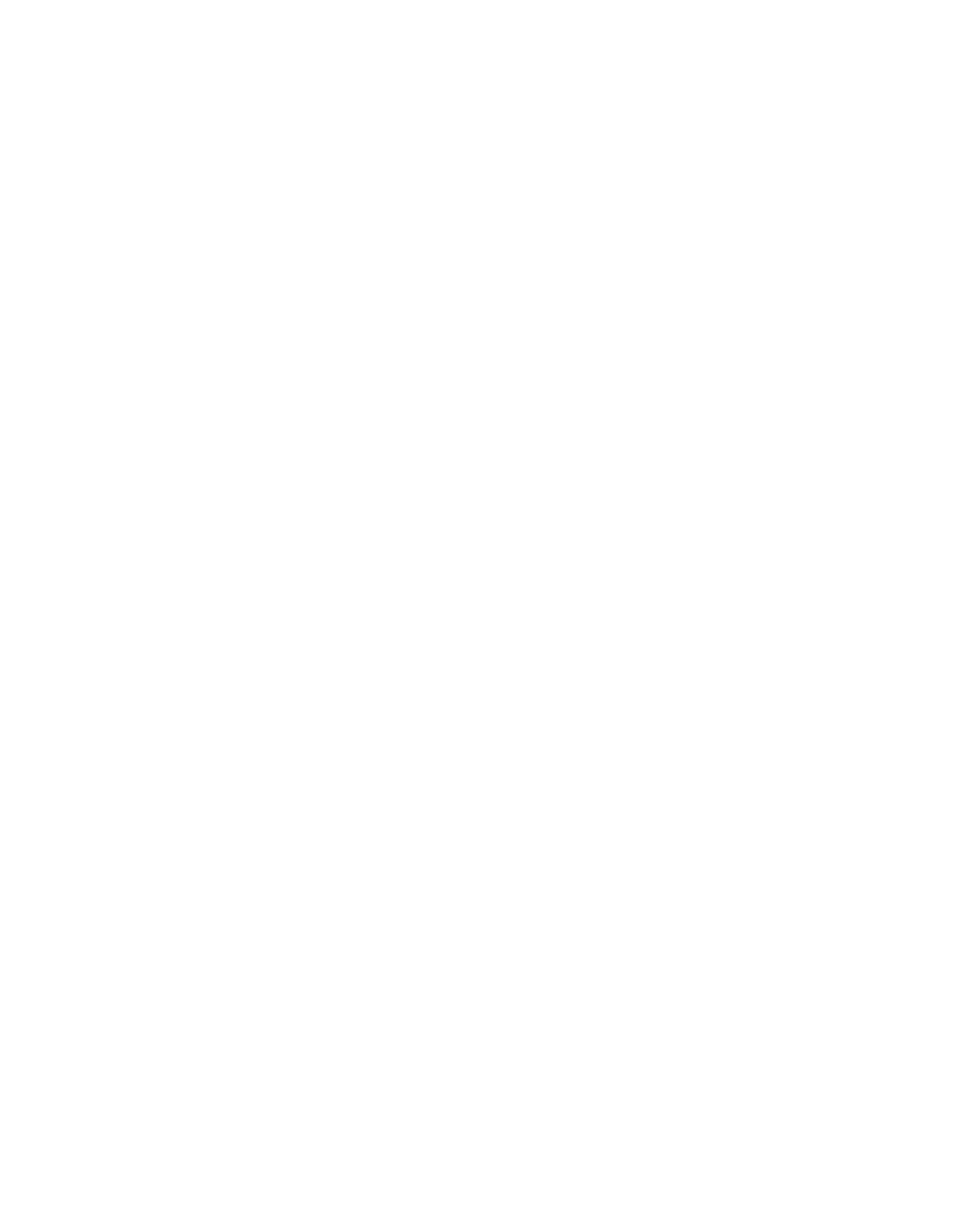#### **Annex II**

### **DRAFT AGREEMENT BETWEEN THE GOVERNMENT OF BELIZE AND THE EXECUTIVE COMMITTEE OF THE MULTILATERAL FUND FOR THE REDUCTION IN CONSUMPTION OF HYDROCHLOROFLUOROCARBONS IN ACCORDANCE WITH STAGE II OF THE HCFC PHASE-OUT MANAGEMENT PLAN**

#### **Purpose**

1. This Agreement represents the understanding of the Government of Belize (the "Country") and the Executive Committee with respect to the reduction of controlled use of the ozone-depleting substances (ODS) set out in Appendix 1-A ("The Substances") to a sustained level of zero ODP tonnes by 1 January 2030 in compliance with Montreal Protocol schedule.

2. The Country agrees to meet the annual consumption limits of the Substances as set out in row 1.2 of Appendix 2-A ("The Targets, and Funding") in this Agreement as well as in the Montreal Protocol reduction schedule for all Substances mentioned in Appendix 1-A. The Country accepts that, by its acceptance of this Agreement and performance by the Executive Committee of its funding obligations described in paragraph 3, it is precluded from applying for or receiving further funding from the Multilateral Fund in respect to any consumption of the Substances that exceeds the level defined in row 1.2 of Appendix 2-A as the final reduction step under this Agreement for all of the Substances specified in Appendix 1-A, and in respect to any consumption of each of the Substances that exceeds the level defined in rows 4.1.3 and 4.2.3 (remaining consumption eligible for funding).

3. Subject to compliance by the Country with its obligations set out in this Agreement, the Executive Committee agrees, in principle, to provide the funding set out in row 3.1 of Appendix 2-A to the Country. The Executive Committee will, in principle, provide this funding at the Executive Committee meetings specified in Appendix 3-A ("Funding Approval Schedule").

4. The Country agrees to implement this Agreement in accordance with the stage II of the HCFC phase-out management plan (HPMP) approved ("the Plan"). In accordance with sub-paragraph 5(b) of this Agreement, the Country will accept independent verification of the achievement of the annual consumption limits of the Substances as set out in row 1.2 of Appendix 2-A of this Agreement. The aforementioned verification will be commissioned by the relevant bilateral or implementing agency.

#### **Conditions for funding release**

5. The Executive Committee will only provide the Funding in accordance with the Funding Approval Schedule when the Country satisfies the following conditions at least eight weeks in advance of the applicable Executive Committee meeting set out in the Funding Approval Schedule:

- (a) That the Country has met the Targets set out in row 1.2 of Appendix 2-A for all relevant years. Relevant years are all years since the year in which this Agreement was approved. Years for which there are no due country programme implementation reports at the date of the Executive Committee meeting at which the funding request is being presented are exempted;
- (b) That the meeting of these Targets has been independently verified for all relevant years, unless the Executive Committee decided that such verification would not be required;
- (c) That the Country had submitted a Tranche Implementation Report in the form of Appendix 4-A ("Format of Tranche Implementation Reports and Plans") covering each previous calendar year; that it had achieved a significant level of implementation of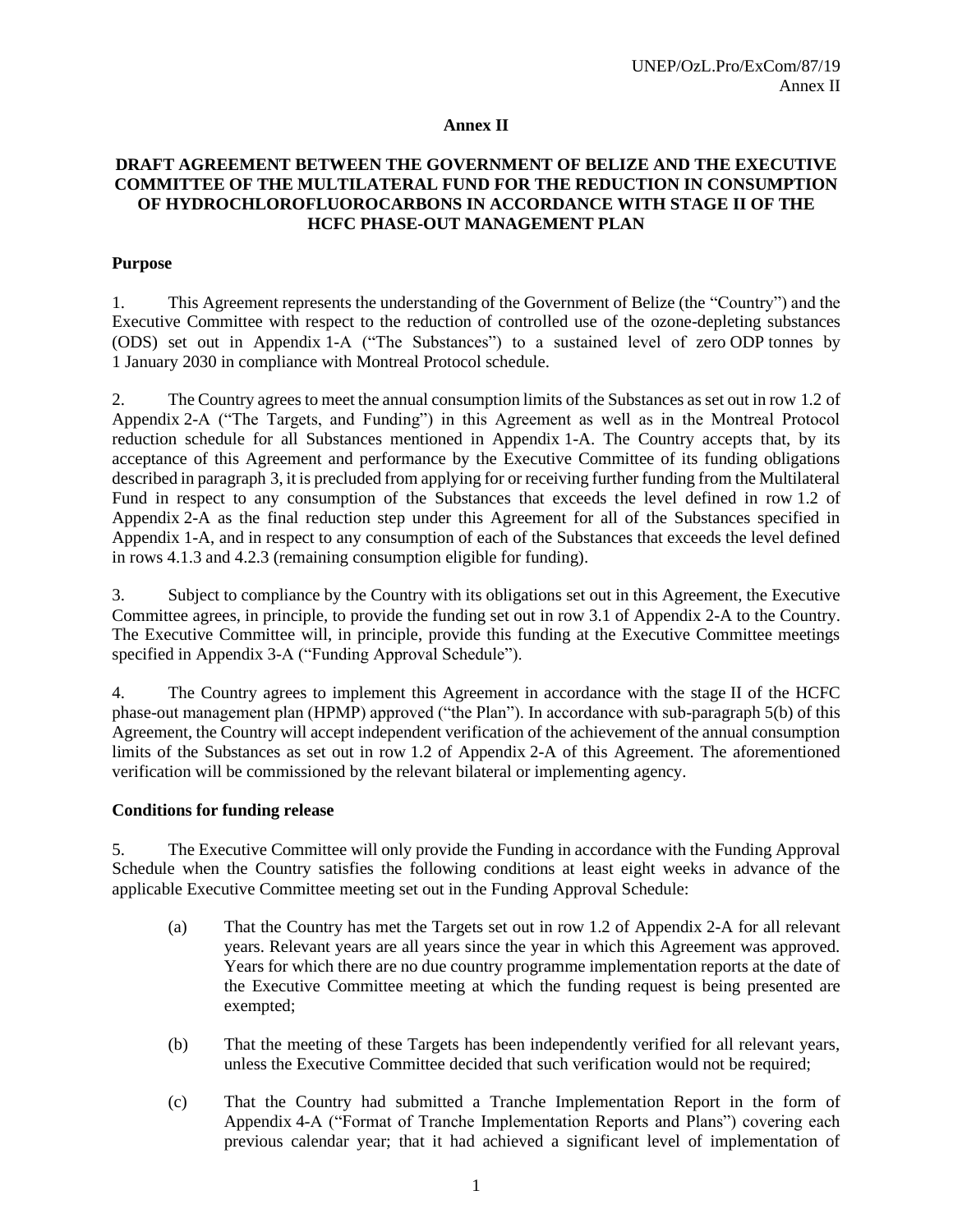activities initiated with previously approved tranches; and that the rate of disbursement of funding available from the previously approved tranche was more than 20 per cent; and

(d) That the Country has submitted a Tranche Implementation Plan in the form of Appendix 4-A covering each calendar year until and including the year for which the funding schedule foresees the submission of the next tranche or, in case of the final tranche, until completion of all activities foreseen.

#### **Monitoring**

6. The Country will ensure that it conducts accurate monitoring of its activities under this Agreement. The institutions set out in Appendix 5-A ("Monitoring Institutions and Roles") will monitor and report on implementation of the activities in the previous Tranche Implementation Plans in accordance with their roles and responsibilities set out in the same appendix.

#### **Flexibility in the reallocation of funds**

7. The Executive Committee agrees that the Country may have the flexibility to reallocate part or all of the approved funds, according to the evolving circumstances to achieve the smoothest reduction of consumption and phase-out of the Substances specified in Appendix 1-A:

- (a) Reallocations categorized as major changes must be documented in advance either in a Tranche Implementation Plan as foreseen in sub-paragraph 5(d) above, or as a revision to an existing Tranche Implementation Plan to be submitted eight weeks prior to any meeting of the Executive Committee, for its approval. Major changes would relate to:
	- (i) Issues potentially concerning the rules and policies of the Multilateral Fund;
	- (ii) Changes which would modify any clause of this Agreement;
	- (iii) Changes in the annual levels of funding allocated to individual bilateral or implementing agencies for the different tranches;
	- (iv) Provision of funding for activities not included in the current endorsed Tranche Implementation Plan, or removal of an activity in the Tranche Implementation Plan, with a cost greater than 30 per cent of the total cost of the last approved tranche; and
	- (v) Changes in alternative technologies, on the understanding that any submission for such a request would identify the associated incremental costs, the potential impact to the climate, and any differences in ODP tonnes to be phased out if applicable, as well as confirm that the Country agrees that potential savings related to the change of technology would decrease the overall funding level under this Agreement accordingly;
- (b) Reallocations not categorized as major changes may be incorporated in the approved Tranche Implementation Plan, under implementation at the time, and reported to the Executive Committee in the subsequent Tranche Implementation Report; and
- (c) Any remaining funds held by the bilateral or implementing agencies or the Country under the Plan will be returned to the Multilateral Fund upon completion of the last tranche foreseen under this Agreement.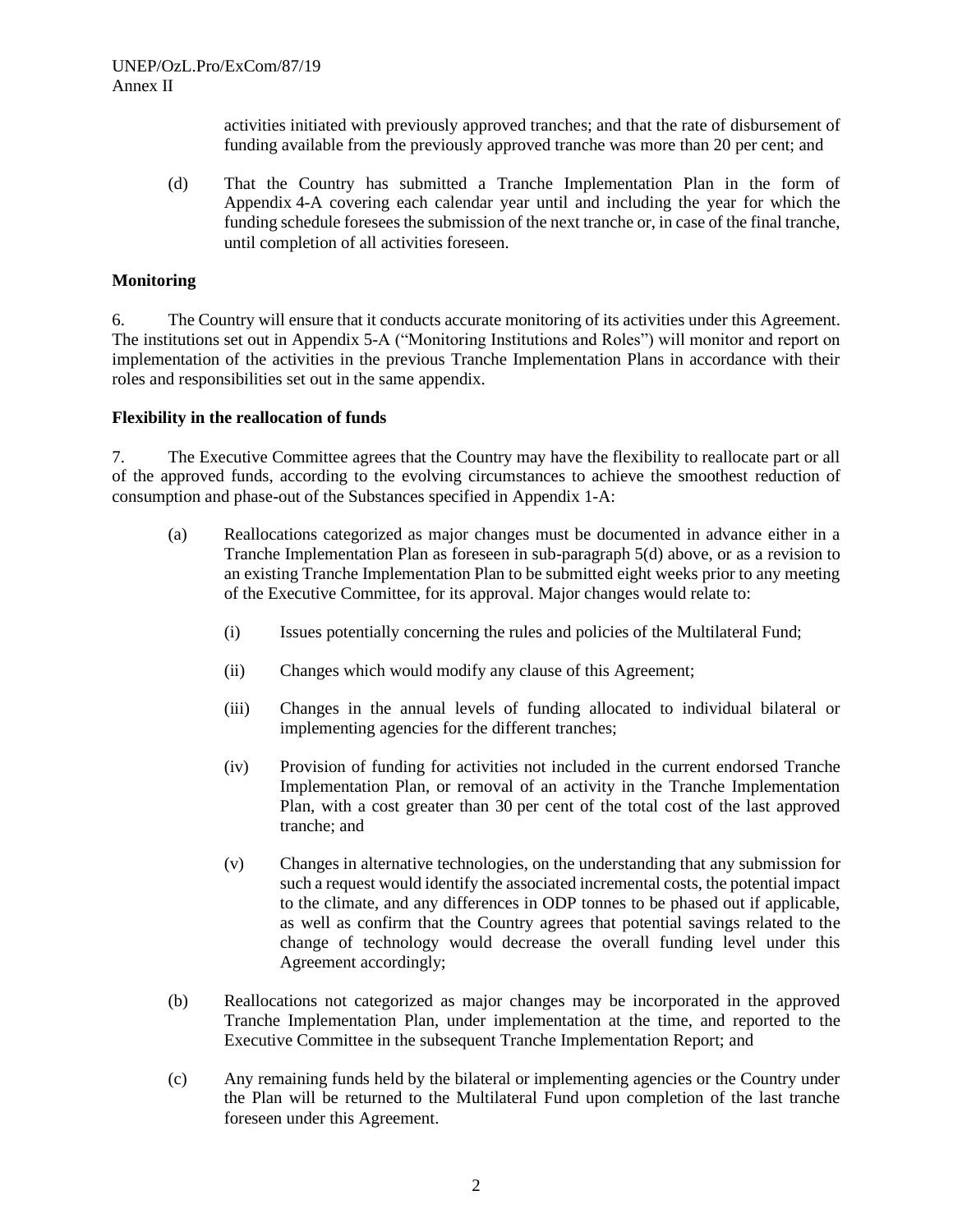### **Considerations for the refrigeration servicing sector**

8. Specific attention will be paid to the execution of the activities in the refrigeration servicing sector included in the Plan, in particular:

- (a) The Country would use the flexibility available under this Agreement to address specific needs that might arise during project implementation; and
- (b) The Country and relevant bilateral and/or implementing agencies would take into consideration relevant decisions on the refrigeration servicing sector during the implementation of the Plan.

### **Bilateral and implementing agencies**

9. The Country agrees to assume overall responsibility for the management and implementation of this Agreement and of all activities undertaken by it or on its behalf to fulfil the obligations under this Agreement. UNEP has agreed to be the lead implementing agency (the "Lead IA") and UNDP has agreed to be the cooperating implementing agency/agencies (the "Cooperating IA") under the lead of UNEP in respect of the Country's activities under this Agreement. The Country agrees to evaluations, which might be carried out under the monitoring and evaluation work programmes of the Multilateral Fund or under the evaluation programme of the Lead IA and/or Cooperating IA taking part in this Agreement.

10. The Lead IA will be responsible for ensuring co-ordinated planning, implementation and reporting of all activities under this Agreement, including but not limited to independent verification as per sub-paragraph 5(b). The Cooperating IA will support the Lead IA by implementing the Plan under the overall co-ordination of the Lead IA. The roles of the Lead IA and Cooperating IA are contained in Appendix 6-A and Appendix 6-B, respectively. The Executive Committee agrees, in principle, to provide the Lead IA and the Cooperating IA with the fees set out in rows 2.2 and 2.4 of Appendix 2-A.

### **Non-compliance with the Agreement**

11. Should the Country, for any reason, not meet the Targets for the elimination of the Substances set out in row 1.2 of Appendix 2-A or otherwise does not comply with this Agreement, then the Country agrees that it will not be entitled to the Funding in accordance with the Funding Approval Schedule. At the discretion of the Executive Committee, funding will be reinstated according to a revised Funding Approval Schedule determined by the Executive Committee after the Country has demonstrated that it has satisfied all of its obligations that were due to be met prior to receipt of the next tranche of funding under the Funding Approval Schedule. The Country acknowledges that the Executive Committee may reduce the amount of the Funding by the amount set out in Appendix 7-A ("Reductions in Funding for Failure to Comply") in respect of each ODP kg of reductions in consumption not achieved in any one year. The Executive Committee will discuss each specific case in which the Country did not comply with this Agreement, and take related decisions. Once decisions are taken, the specific case of non-compliance with this Agreement will not be an impediment for the provision of funding for future tranches as per paragraph 5 above.

12. The Funding of this Agreement will not be modified on the basis of any future Executive Committee decisions that may affect the funding of any other consumption sector projects or any other related activities in the Country.

13. The Country will comply with any reasonable request of the Executive Committee, and the Lead IA and the Cooperating IA to facilitate implementation of this Agreement. In particular, it will provide the Lead IA and the Cooperating IA with access to the information necessary to verify compliance with this Agreement.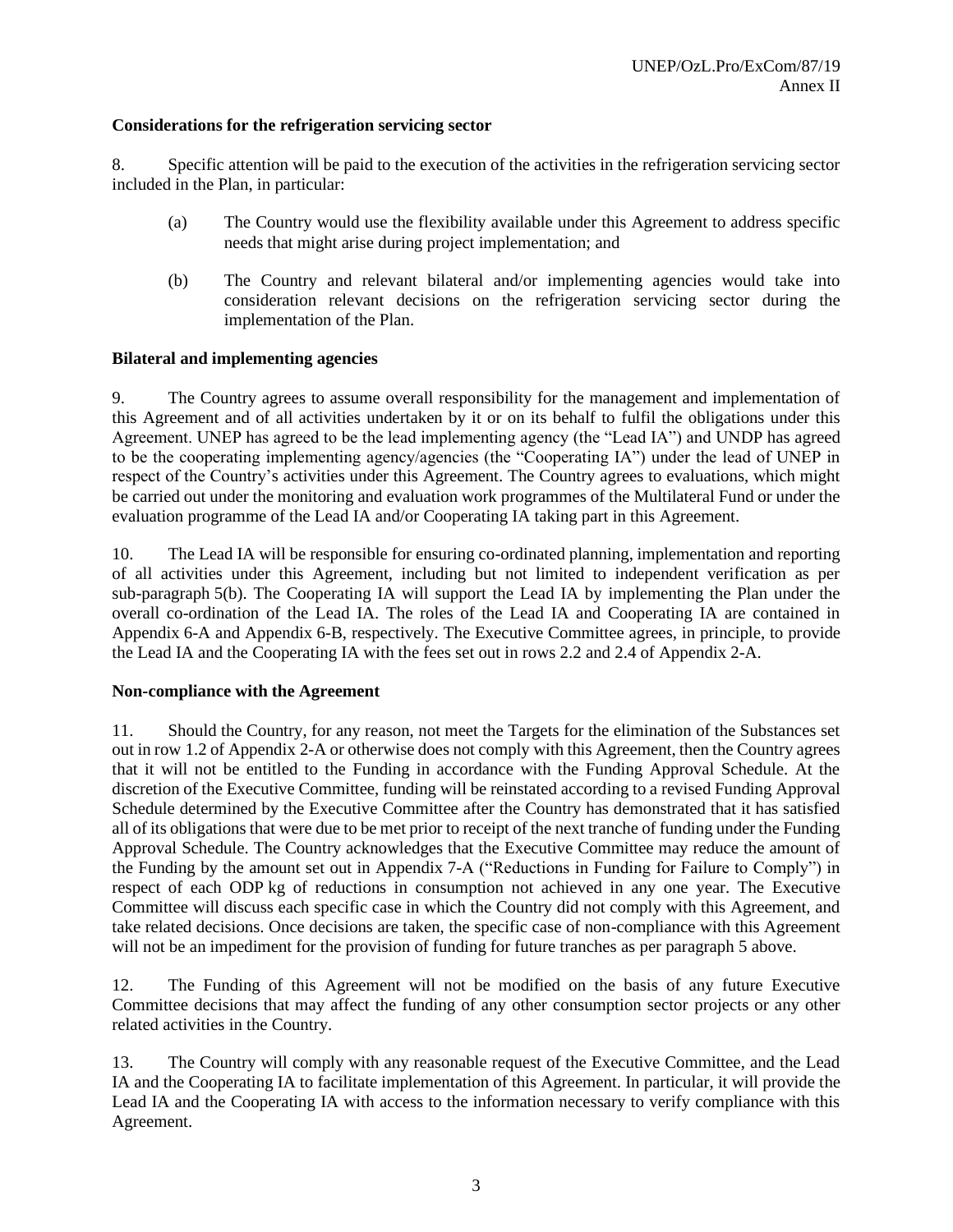### **Date of completion**

14. The completion of the Plan and the associated Agreement will take place at the end of the year following the last year for which a maximum allowable total consumption level has been specified in Appendix 2-A. Should at that time there still be activities that are outstanding, and which were foreseen in the last Tranche Implementation Plan and its subsequent revisions as per sub-paragraph 5(d) and paragraph 7, the completion of the Plan will be delayed until the end of the year following the implementation of the remaining activities. The reporting requirements as per sub-paragraphs 1(a), 1(b), 1(d), and 1(e) of Appendix 4-A will continue until the time of the completion of the Plan unless otherwise specified by the Executive Committee.

### **Validity**

15. All of the conditions set out in this Agreement are undertaken solely within the context of the Montreal Protocol and as specified in this Agreement. All terms used in this Agreement have the meaning ascribed to them in the Montreal Protocol unless otherwise defined herein.

16. This Agreement may be modified or terminated only by mutual written agreement of the Country and the Executive Committee of the Multilateral Fund.

### **APPENDICES**

### **APPENDIX 1-A: THE SUBSTANCES**

| Substance   | Annex | Group | Starting point for aggregate reductions in consumption<br>(ODP tonnes) |
|-------------|-------|-------|------------------------------------------------------------------------|
| HCFC-22     |       |       | 2.68                                                                   |
| $HCFC-141b$ |       |       | 0.12                                                                   |
| Total       |       |       | 2.80                                                                   |

# **APPENDIX 2-A: THE TARGETS, AND FUNDING**

| <b>Row</b> | <b>Particulars</b>           | 2021    | 2022-    | 2024    | 2025-    | 2027    | 2028- | 2030   | <b>Total</b> |
|------------|------------------------------|---------|----------|---------|----------|---------|-------|--------|--------------|
|            |                              |         | 2023     |         | 2026     |         | 2029  |        |              |
| 1.1        | <b>Montreal Protocol</b>     | 1.82    | 1.82     | 1.82    | 0.91     | 0.91    | 0.91  | 0.00   | n/a          |
|            | reduction schedule of        |         |          |         |          |         |       |        |              |
|            | Annex C, Group I             |         |          |         |          |         |       |        |              |
|            | substances (ODP tonnes)      |         |          |         |          |         |       |        |              |
| 1.2        | Maximum allowable total      | 1.82    | 1.74     | 1.74    | 0.91     | 0.91    | 0.91  | 0.00   | n/a          |
|            | consumption of Annex C,      |         |          |         |          |         |       |        |              |
|            | Group I substances           |         |          |         |          |         |       |        |              |
|            | (ODP tonnes)                 |         |          |         |          |         |       |        |              |
| 2.1        | Lead IA (UNEP) agreed        | 95,350  | 0        | 88,250  |          | 151,490 |       | 52,910 | 388,000      |
|            | funding $(US \$              |         |          |         |          |         |       |        |              |
| 2.2        | Support costs for Lead IA    | 12,396  | $\Omega$ | 11,473  |          | 19,694  |       | 6,878  | 50,441       |
|            | $(US \$                      |         |          |         |          |         |       |        |              |
| 2.3        | Cooperating IA (UNDP)        | 73,854  | 0        | 58,146  |          |         |       |        | 132,000      |
|            | agreed funding $(US \$       |         |          |         |          |         |       |        |              |
| 2.4        | Support costs for            | 6,647   | 0        | 5,233   | $\Omega$ |         |       |        | 11,880       |
|            | Cooperating IA (US \$)       |         |          |         |          |         |       |        |              |
| 3.1        | Total agreed funding (US \$) | 169,204 |          | 146,396 |          | 151,490 |       | 52,910 | 520,000      |
| 3.2        | Total support costs (US \$)  | 19,043  |          | 16,705  |          | 19,694  |       | 6,878  | 62,321       |
| 3.3        | Total agreed costs (US \$)   | 188,247 | 0        | 163,101 | $\Omega$ | 171,184 |       | 59,788 | 582,321      |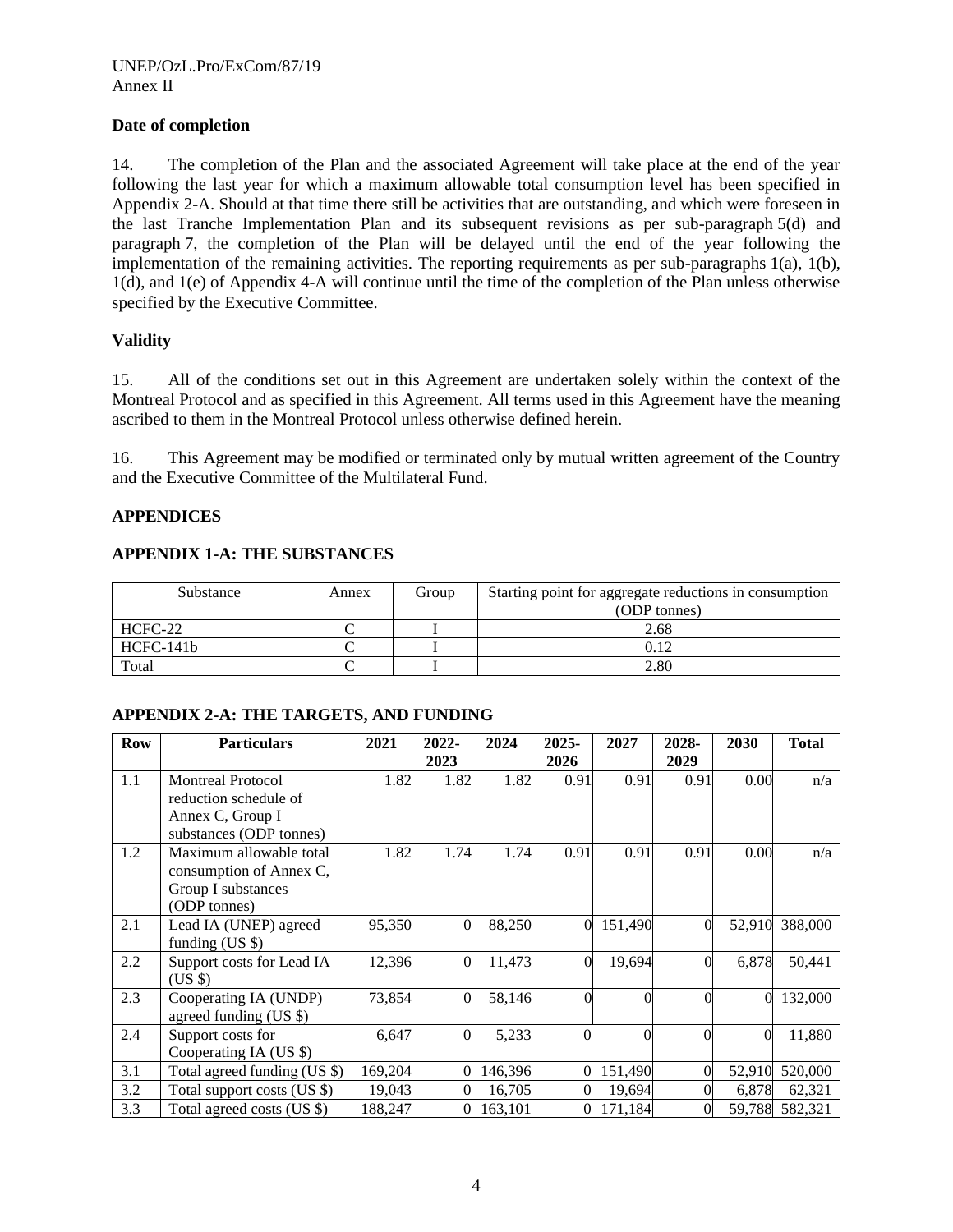| <b>Row</b> | <b>Particulars</b>                                                                   | 2021 | $2022 -$ | 2024 | $2025 -$ | 2027 | 2028- | 2030 | <b>Total</b> |
|------------|--------------------------------------------------------------------------------------|------|----------|------|----------|------|-------|------|--------------|
|            |                                                                                      |      | 2023     |      | 2026     |      | 2029  |      |              |
| 4.1.1      | Total phase-out of HCFC-22 agreed to be achieved under this Agreement (ODP tonnes)   |      |          |      |          |      |       |      | 1.74         |
| 4.1.2      | Phase-out of HCFC-22 to be achieved in the previous stage (ODP tonnes)               |      |          |      |          |      |       |      | 0.94         |
| 4.1.3      | Remaining eligible consumption for HCFC-22 (ODP tonnes)                              |      |          |      |          |      |       |      | 0.00         |
| 4.2.1      | Total phase-out of HCFC-141b agreed to be achieved under this Agreement (ODP tonnes) |      |          |      |          |      |       |      | 0.00         |
| 4.2.2      | Phase-out of HCFC-141b to be achieved in the previous stage (ODP tonnes)             |      |          |      |          |      |       |      | 0.12         |
| 4.2.3      | Remaining eligible consumption for HCFC-141b (ODP tonnes)                            |      |          |      |          |      |       |      | 0.00         |

\*Date of completion of stage I as per stage I Agreement: 31 December 2021

#### **APPENDIX 3-A: FUNDING APPROVAL SCHEDULE**

1. Funding for the future tranches will be considered for approval at the first meeting of the year specified in Appendix 2-A.

#### **APPENDIX 4-A: FORMAT OF TRANCHE IMPLEMENTATION REPORTS AND PLANS**

1. The submission of the Tranche Implementation Report and Plans for each tranche request will consist of five parts:

- (a) A narrative report, with data provided by tranche, describing the progress achieved since the previous report, reflecting the situation of the Country in regard to phase-out of the Substances, how the different activities contribute to it, and how they relate to each other. The report should include the amount of ODS phased out as a direct result from the implementation of activities, by substance, and the alternative technology used and the related phase-in of alternatives, to allow the Secretariat to provide to the Executive Committee information about the resulting change in climate relevant emissions. The report should further highlight successes, experiences, and challenges related to the different activities included in the Plan, reflecting any changes in the circumstances in the Country, and providing other relevant information. The report should also include information on and justification for any changes vis-à-vis the previously submitted Tranche Implementation Plan(s), such as delays, uses of the flexibility for reallocation of funds during implementation of a tranche, as provided for in paragraph 7 of this Agreement, or other changes;
- (b) An independent verification report of the Plan results and the consumption of the Substances, as per sub-paragraph 5(b) of the Agreement. If not decided otherwise by the Executive Committee, such a verification has to be provided together with each tranche request and will have to provide verification of the consumption for all relevant years as specified in sub-paragraph 5(a) of the Agreement for which a verification report has not yet been acknowledged by the Committee;
- (c) A written description of the activities to be undertaken during the period covered by the requested tranche, highlighting implementation milestones, the time of completion and the interdependence of the activities, and taking into account experiences made and progress achieved in the implementation of earlier tranches; the data in the plan will be provided by calendar year. The description should also include a reference to the overall Plan and progress achieved, as well as any possible changes to the overall Plan that are foreseen. The description should also specify and explain in detail such changes to the overall plan. This description of future activities can be submitted as a part of the same document as the narrative report under sub-paragraph (b) above;
- (d) A set of quantitative information for all Tranche Implementation Reports and Plans, submitted through an online database; and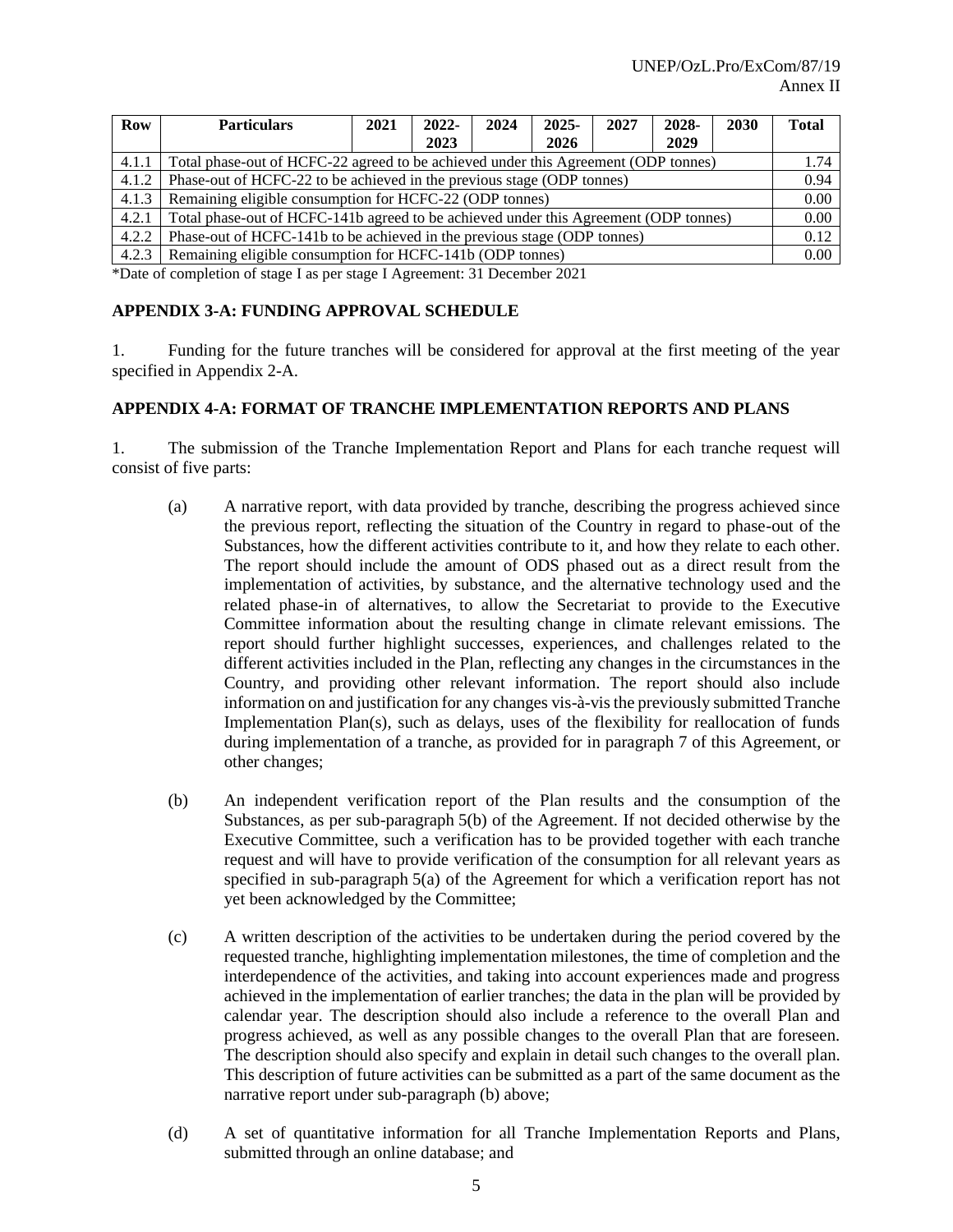(e) An Executive Summary of about five paragraphs, summarizing the information of the above sub-paragraphs  $1(a)$  to  $1(d)$ .

2. In the event that in a particular year two stages of the HPMP are being implemented in parallel, the following considerations should be taken in preparing the Tranche Implementation Reports and Plans:

- (a) The Tranche Implementation Reports and Plans referred to as part of this Agreement, will exclusively refer to activities and funds covered by this Agreement; and
- (b) If the stages under implementation have different HCFC consumption targets under Appendix 2-A of each Agreement in a particular year, the lower HCFC consumption target will be used as reference for compliance with these Agreements and will be the basis for the independent verification.

### **APPENDIX 5-A: MONITORING INSTITUTIONS AND ROLES**

1. The National Ozone Unit (NOU), which is located within the Department of Environment in the Ministry of Sustainable Development, Climate Change and Disaster Risk Management will be responsible for the day-to-day execution of project activities. In carrying out this function, the NOU will follow the supervision and reporting procedures established by the Ministry. The head of the NOU (the National Ozone Officer) is also a chief environment officer and head of the Department of the Environment and has executive functions, i.e., ensures that the Multilateral Fund's and the Ministry's policies and procedures for project management, including procurement guidelines and reporting requirements, are adhered to.

2. Periodically the Government, in collaboration with the Lead IA, will convene monitoring missions to provide independent verification of project outputs, achievement of targets and financial management.

### **APPENDIX 6-A: ROLE OF THE LEAD IMPLEMENTING AGENCY**

- 1. The Lead IA will be responsible for a range of activities, including at least the following:
	- (a) Ensuring performance and financial verification in accordance with this Agreement and with its specific internal procedures and requirements as set out in the Country's HPMP;
	- (b) Assisting the Country in preparation of the Tranche Implementation Reports and Plans as per Appendix 4-A;
	- (c) Providing independent verification to the Executive Committee that the Targets have been met and associated tranche activities have been completed as indicated in the Tranche Implementation Plan consistent with Appendix 4-A;
	- (d) Ensuring that the experiences and progress is reflected in updates of the overall plan and in future Tranche Implementation Plans consistent with sub-paragraphs 1(c) and 1(d) of Appendix 4-A;
	- (e) Fulfilling the reporting requirements for the Tranche Implementation Reports and Plans and the overall plan as specified in Appendix 4-A for submission to the Executive Committee, and should include the activities implemented by the Cooperating IA;
	- (f) In the event that the last funding tranche is requested one or more years prior to the last year for which a consumption target had been established, annual tranche implementation reports and, where applicable, verification reports on the current stage of the Plan should be submitted until all activities foreseen had been completed and HCFC consumption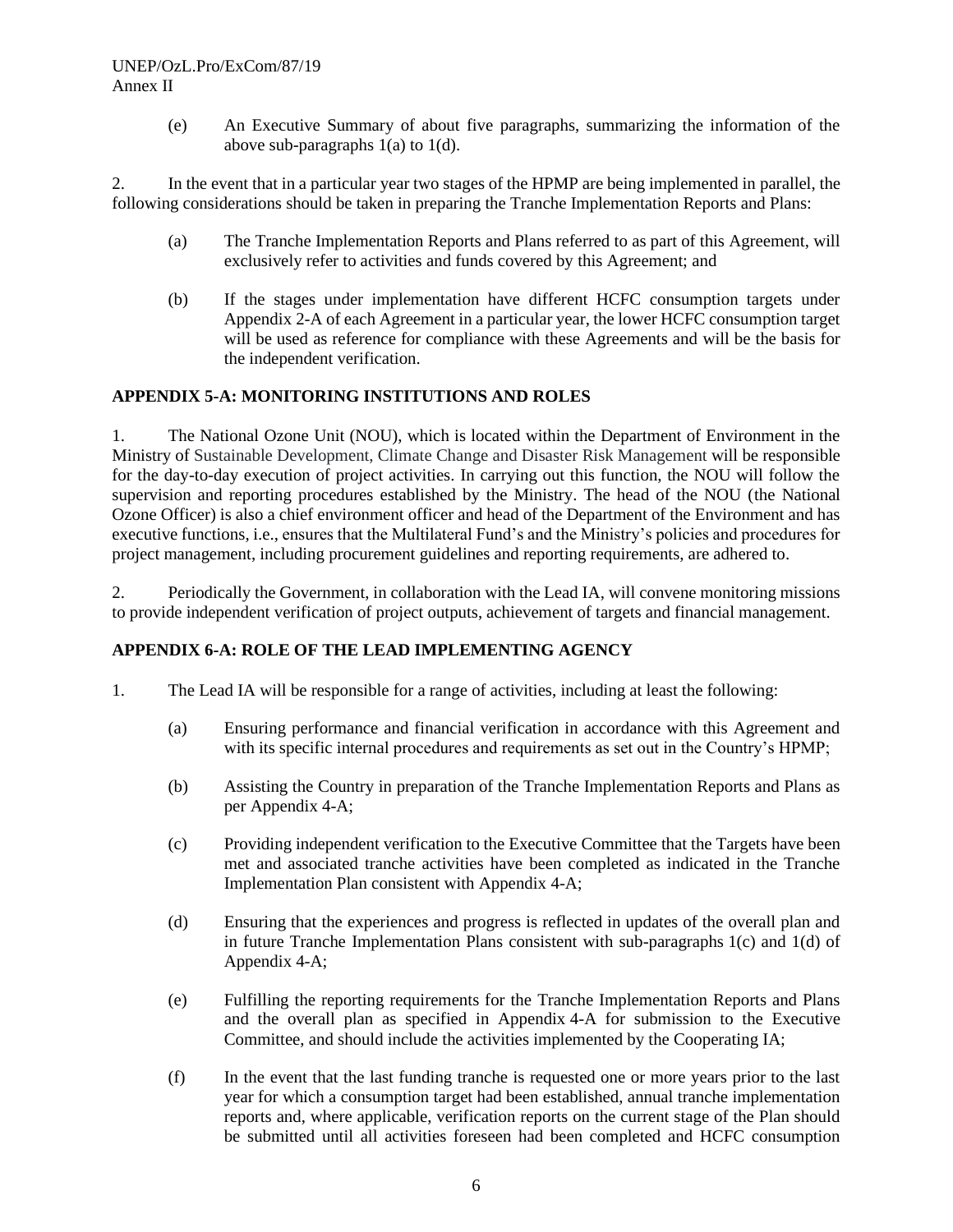targets had been met;

- (g) Ensuring that appropriate independent technical experts carry out the technical reviews;
- (h) Carrying out required supervision missions;
- (i) Ensuring the presence of an operating mechanism to allow effective, transparent implementation of the Tranche Implementation Plan and accurate data reporting;
- (j) Co-ordinating the activities of the Cooperating IA, and ensuring appropriate sequence of activities;
- (k) In case of reductions in funding for failure to comply in accordance with paragraph 11 of the Agreement, to determine, in consultation with the Country and the Cooperating IA, the allocation of the reductions to the different budget items and to the funding of the Lead IA and each Cooperating IA;
- (l) Ensuring that disbursements made to the Country are based on the use of the indicators;
- (m) Providing assistance with policy, management and technical support when required;
- (n) Reaching consensus with the Cooperating IA on any planning, co-ordination and reporting arrangements required to facilitate the implementation of the Plan; and
- (o) Timely releasing funds to the Country/participating enterprises for completing the activities related to the project.

2. After consultation with the Country and taking into account any views expressed, the Lead IA will select and mandate an independent entity to carry out the verification of the HPMP results and the consumption of the Substances mentioned in Appendix 1-A, as per sub-paragraph 5(b) of the Agreement and sub-paragraph 1(b) of Appendix 4-A.

### **APPENDIX 6-B: ROLE OF THE COOPERATING IMPLEMENTING AGENCIES**

1. The Cooperating IA will be responsible for a range of activities. These activities are specified in the Plan, including at least the following:

- (a) Providing assistance for policy development when required;
- (b) Assisting the Country in the implementation and assessment of the activities funded by the Cooperating IA, and refer to the Lead IA to ensure a co-ordinated sequence in the activities;
- (c) Providing reports to the Lead IA on these activities, for inclusion in the consolidated reports as per Appendix 4-A; and
- (d) Reaching consensus with the Lead IA on any planning, co-ordination and reporting arrangements required to facilitate the implementation of the Plan.

#### **APPENDIX 7-A: REDUCTIONS IN FUNDING FOR FAILURE TO COMPLY**

1. In accordance with paragraph 11 of the Agreement, the amount of funding provided may be reduced by US \$180 per ODP kg of consumption beyond the level defined in row 1.2 of Appendix 2-A for each year in which the target specified in row 1.2 of Appendix 2-A has not been met, on the understanding that the maximum funding reduction would not exceed the funding level of the tranche being requested.